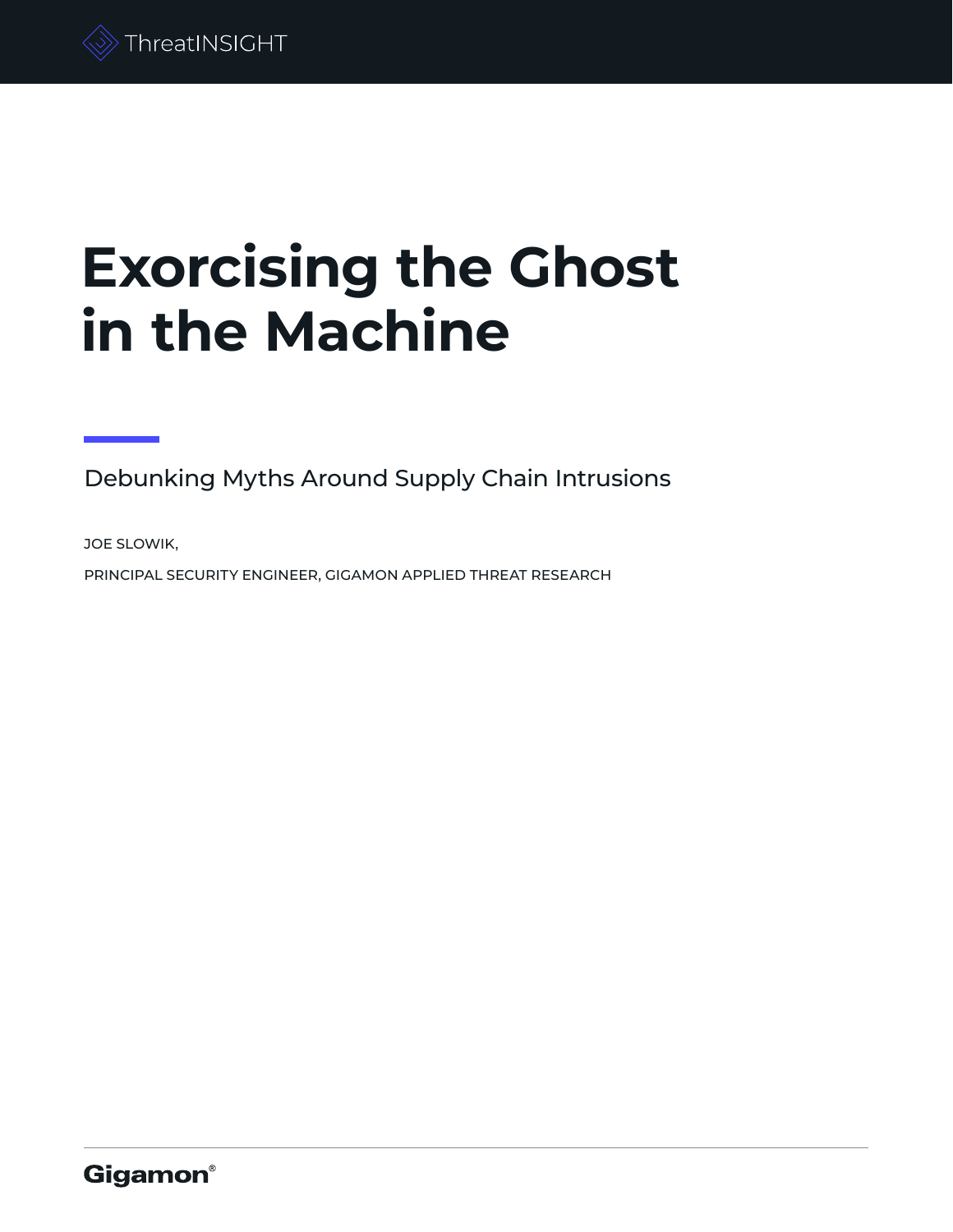### Executive Summary

Supply chain intrusions represent a concerning trend in information security. Such incidents attract headlines and researcher attention, but without first investigating what a supply chain event really encompasses or requires. Exploring this idea, we find that there are multiple potential routes to supply chain incidents: via hardware or software products, or through service or contractor relationships. Central to each is a subversion of fundamental trust between the supply chain vector used by the adversary and the ultimate victim.

In investigating this worrisome concept, though, we begin to find multiple points of friction within supply chain intrusions. Essentially, a supply chain event represents two incidents: first identifying and compromising the vector entity, then identifying a way to use that vector to reach ultimate victims for the intended purpose. Throughout this process, adversaries face various challenges and choices in how to shape their operations to maintain stealth, avoid detection, and ensure objectives are finally achieved.

Given this enhanced understanding of supply chain intrusions, defenders can leverage adversary pain points as opportunities for detection and mitigation. Through communication monitoring, network design and implementation, and planning for resilience, system owners and defenders can make an already difficult task even more so for would-be adversaries. In adopting this nuanced view of supply chain intrusions, we arrive at a place where the popular specter of the supply chain attack as a nearly invisible, almost impossible to defend against scenario transforms into just another intrusion vector that can be defeated.

### Table of Contents

| <b>Executive Summary</b>                                            | 2                       |
|---------------------------------------------------------------------|-------------------------|
| <b>Introduction</b>                                                 | $\overline{\mathbf{3}}$ |
| <b>Defining a "Supply Chain Attack"</b>                             | 4                       |
| <b>Hardware and Software Supply</b><br><b>Chain Attacks</b>         | 4                       |
| <b>Trusted Third-Party Intrusions</b>                               | 6                       |
| <b>Executing and Controlling a Supply</b><br><b>Chain Intrusion</b> | 7                       |
| <b>Intrusion Vector</b>                                             | 8                       |
| <b>Delivering Capabilities to Victims</b>                           | 8                       |
| <b>Capability Execution and Control</b>                             | 9                       |
| <b>Difficulties and Challenges</b>                                  | 10                      |
| <b>Issues Concerning Targeting and</b><br><b>Specificity</b>        | 11                      |
| <b>Concerns on Attack Command and</b><br>Control                    | 11                      |
| <b>Defender Advantages</b>                                          | 13                      |
| <b>Exploiting Communication and</b><br>Control                      | 13                      |
| Architecture, Visibility, and<br>Monitoring                         | 13                      |
| Resilience, Response, and Defense<br>in Depth                       | 15                      |
| Conclusion                                                          | 16                      |
| <b>Works Cited</b>                                                  | 17                      |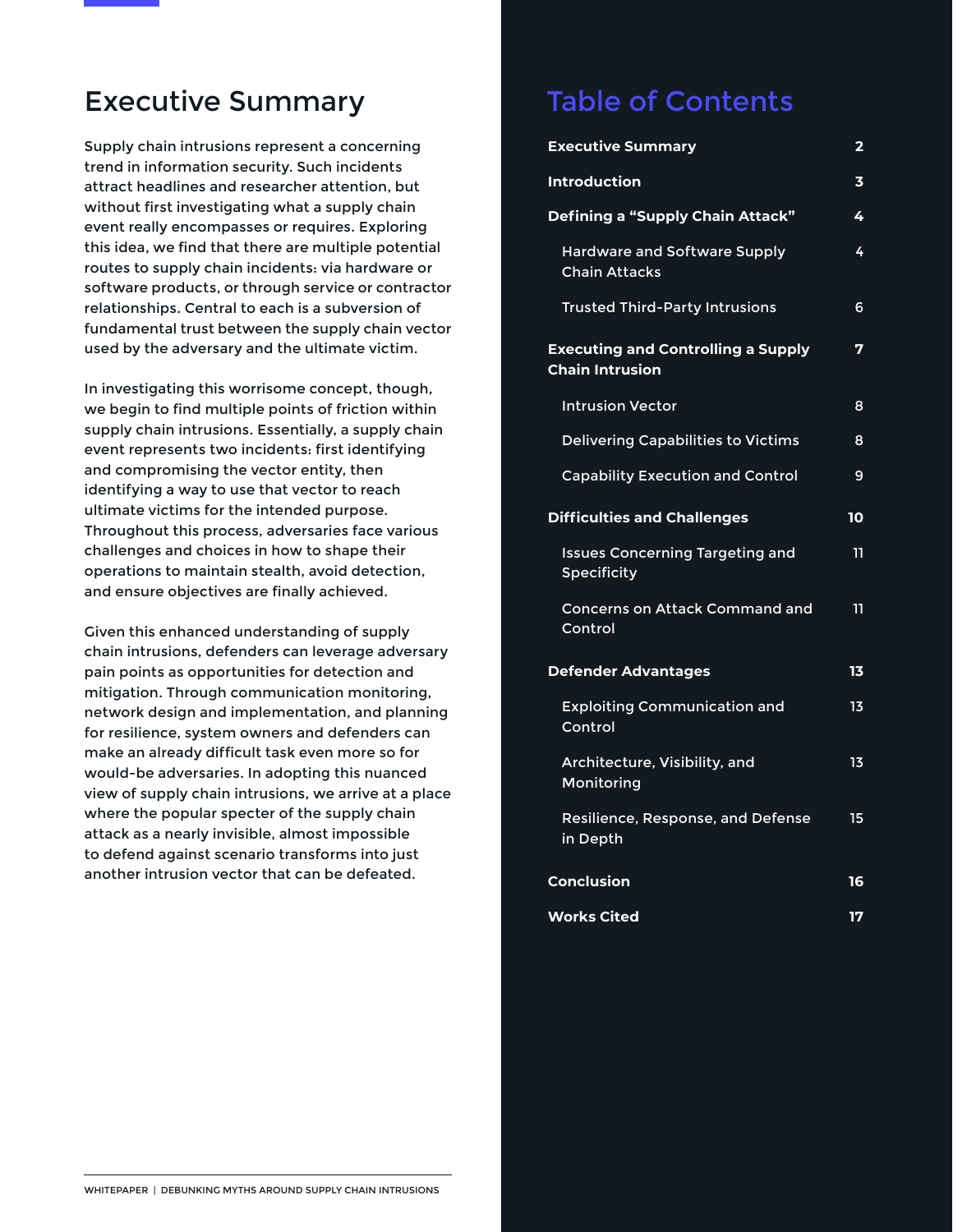### Introduction

Supply chain attacks raise the prospect of stealthy, nearly impossible-to-detect intrusions by subverting fundamental trusts between network operators and their suppliers, contractors, and related parties. Examples of breathless reporting on such events range from mainstream reporting on alleged modification of computer hardware such as the largely debunked "The Big Hack" to industry-specific rumors of supply chain manipulation for electric utility components.<sup>1,2</sup> While concrete proof or direct evidence for any of these alleged incidents is circumstantial at best and typically nonexistent, the nature of the problem makes proving (or disproving) such events difficult or impossible. Once fundamental system trust is questioned, discussion quickly shifts such that one must prove that a device is not compromised, which is a near-impossible task.

As a result of the above dilemma and the supposed power of such potential events, a host of initiatives exist to "solve" the issue of supply chain security. These range from government efforts, such as various initiatives launched by the United States and emerging standards in the European Union,<sup>3,4,5</sup> to private certification and assessment services.<sup>6,7</sup> Perhaps most alarming are actions seeking to sever or otherwise interrupt global supply chains, such as the since-revoked US Executive Order relating to non-US components in the electric utility sector.<sup>8</sup> Ultimately, a near-panic over supply chain concerns and possible attacks has prompted a sequence of potentially costly and disruptive initiatives to address the issue.

Absent from most (if not all) of these discussions is any realistic assessment of just what sort of risk supply chain attacks pose to network operators and critical infrastructure providers. While potential impacts can certainly be quite high depending on circumstances, few commentators bother to investigate the likelihood or feasibility of conducting such attacks. Thus, the traditional risk equation – probability multiplied by impact – has been abandoned, with all emphasis placed on potential impacts while probability is left unexplored and unexamined.

This paper seeks to rectify the above concern by exploring, in detail, just what constitutes a supply chain attack. In identifying the necessary steps and efforts required to successfully carry out such an attack, defenders, policymakers, and other stakeholders can gain greater appreciation for the difficulty in executing such attacks. From this discussion, we can also identify defensive measures and recommendations to address residual risk left over by the potential for supply chain subterfuge – without having to resort to ripping out all equipment and starting from some new, yet still questionable, baseline.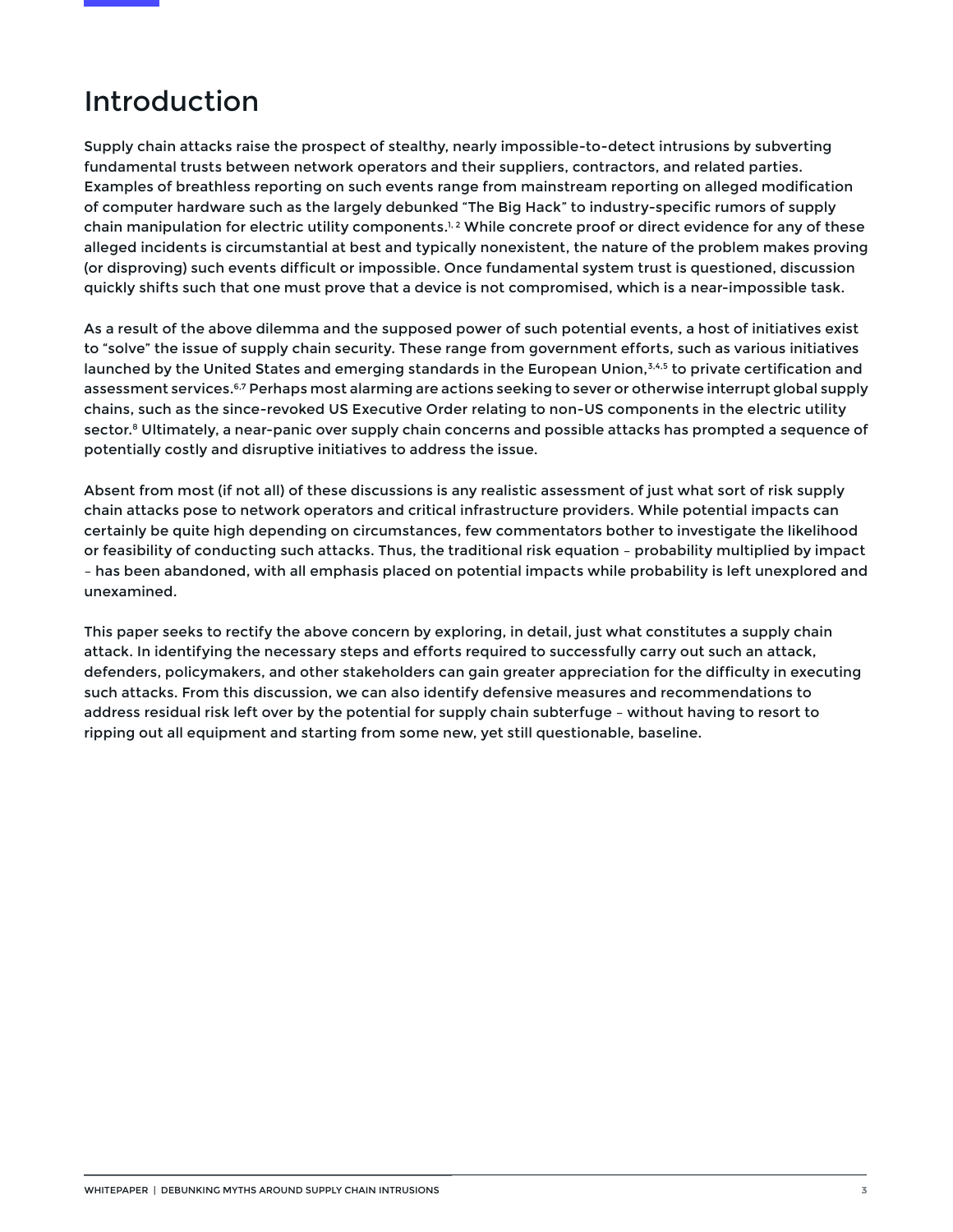# Defining a "Supply Chain Attack"

Before proceeding further, understanding just what constitutes a "supply chain attack" is necessary for focus, as many items seem to enter conversations on this topic. In a traditional business sense "supply chain" designates "a network between a company and its suppliers to produce and distribute a specific product to the final buyer."<sup>9</sup> Thus a supply chain, formally defined, can include products, services, equipment, capabilities, and transit nodes from raw materials through final delivery to consumers – multiple potential touch (or manipulation) points for an attacker.

Yet if taken broadly, supply chain events would encompass all events from internet service provider (ISP) intrusions through telecommunication manipulation to events that impact physical logistics and delivery. While academically correct and serious for business continuity planning purposes, such items are superfluous to the current discussion focused on cyber-specific events and only serve to muddy the waters. Additionally, we must differentiate between inadvertent vulnerabilities in software or hardware that may be leveraged by adversaries and the deliberate, active insertion of such vulnerabilities by adversaries for future use. The former represents an issue for coding quality and product testing; the latter stands as a security issue that end users must consider while defending their networks.

This paper will identify two primary types of supply chain attacks with respect to cyber impacts, and primarily focus on one of them given the differences between the two in terms of risk, actualization, and defense: product-focused supply chain intrusions, and services-oriented supply chain incidents.

### **Hardware and Software Supply Chain Attacks**

The most typical example used for a cyber-related supply chain attack are instances – such as the Bloomberg "The Big Hack" article<sup>1</sup> – where an adversary compromises hardware or software to enable insertion of malicious functionality into a product prior to its receipt by a consumer. An apocryphal, largely (although not definitively) debunked example would be the alleged CIA operation against the Soviet gas industry in 1982. In this case, identification of technology desired by the Soviet Union supposedly enabled intelligence operatives to seed a malfunctioning device into the Soviet supply chain, which later led to an alleged explosion on the Trans-Siberian gas pipeline.<sup>10,11</sup> Yet in this case, subsequent analysis and review of events cast many doubts as to whether this even happened.<sup>12</sup>

In any event, the idea of inserting a difficult or nearly impossible to identify flaw, logic bomb, or related defect into hardware prior to receipt presents an alluring story for how attackers could potentially circumvent multiple layers of defenses at a stroke to wreak future or immediate havoc. In this scenario, attackers would need access to either manufacturing or, depending on the equipment and circumstances, devices in transit to insert, modify, or otherwise alter functionality for malicious purposes.

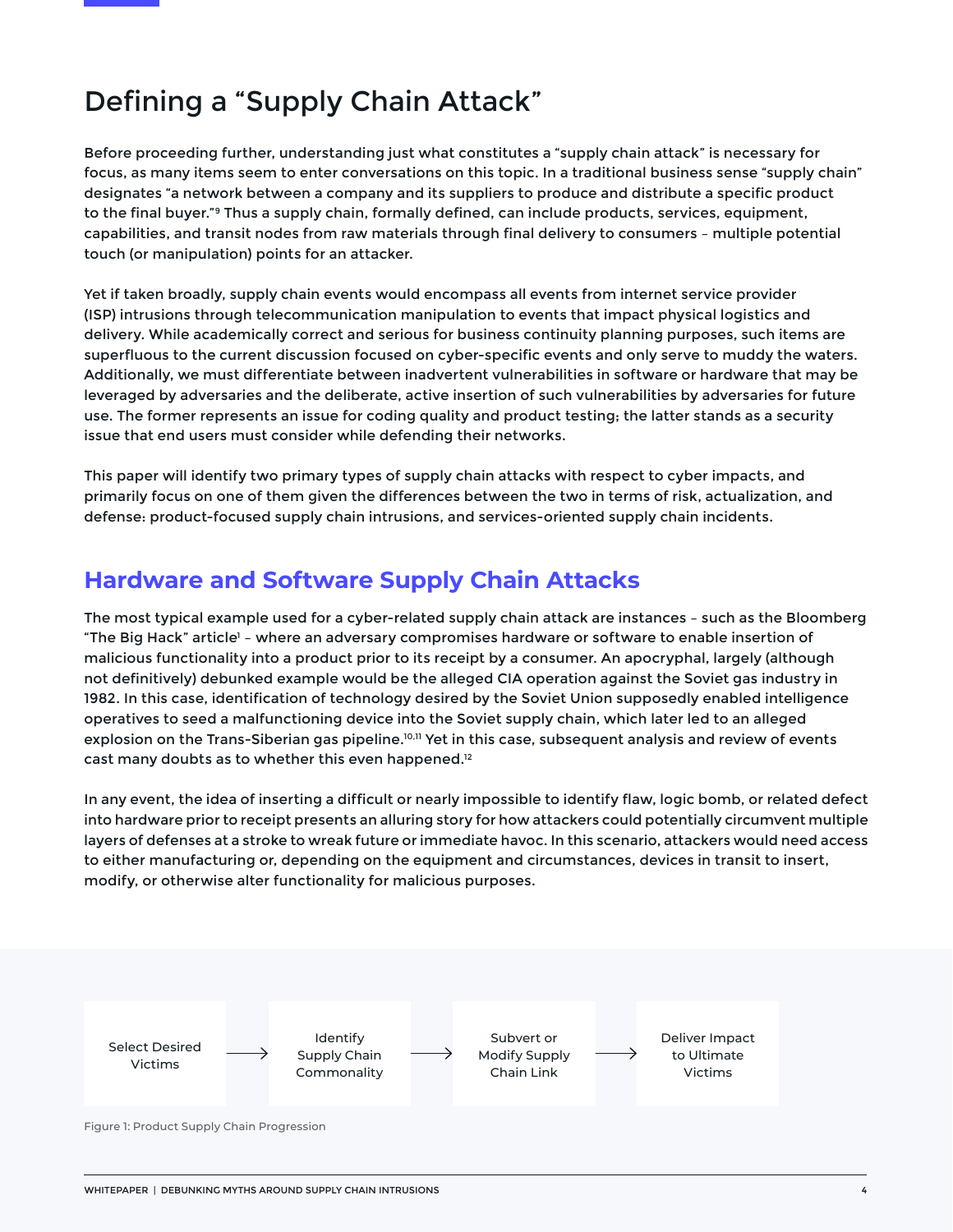More recently, through both the increasing adoption of open-source software (OSS) and interconnectivity and reliance of organizations on multiple programs or applications for business, software has taken a near equivalent, if not greater, role to hardware as a supply chain vector. Although not proved at the time of this writing, the attempted commit to the Linux kernel by a Huawei engineer in May 2020 – which included a trivially easy to exploit vulnerability – echoes this fear as vulnerabilities may be deliberately introduced into software for later exploitation.<sup>13,14</sup> Similar concerns apply to externally sourced software vital for day-to-day business functionality, from industrial control system management software through word processing and web content management applications.

|                    | <b>Hardware</b>                                                                                                                                                     | Software                                                                                                                                                                             |
|--------------------|---------------------------------------------------------------------------------------------------------------------------------------------------------------------|--------------------------------------------------------------------------------------------------------------------------------------------------------------------------------------|
| <b>Access</b>      | Include functionality or mechanisms<br>within hardware that allow for future<br>access, such as hard-coded user/password<br>combinations or remote<br>access links. | Include or introduce user/password<br>combinations into software or remote<br>access features enabling a party to<br>communicate with the application outside<br>of normal routines. |
| <b>Destruction</b> | Modify equipment to fail or otherwise<br>perform undesirably in various<br>circumstances to induce disruption or<br>destruction.                                    | Modify software to fail to respond or<br>appropriately behave in extreme instances<br>enabling physical events to propagate to<br>potentially destructive scenarios.                 |

### **HARDWARE AND SOFTWARE INTRUSIONS**

Table 1: Mapping Types and Impacts of Product Supply Chain Intrusions.

As summarized in Table 1 above, access – whether facilitated through hardware manipulation or software injection – may be only one goal of operations. Facilitating an attacker's ability to communicate with an otherwise difficult to access or denied environment is significant, but other goals exist too. For example, the pipeline story above highlights the possibility of introducing a potentially destructive payload into a sensitive environment through trusted channels.

In this destructive scenario, an attacker modifies either software or hardware to introduce or enable a fault. The critical question, dealt with in greater detail below, is whether such functionality is autonomous (requires no external intervention or attacker control), or merely facilitates an operation by a remote attacker communicating with an implant. The implications for these are quite serious and influence the entire discussion on the feasibility and desirability (from the attacker's perspective) of hardware and software supply chain attacks.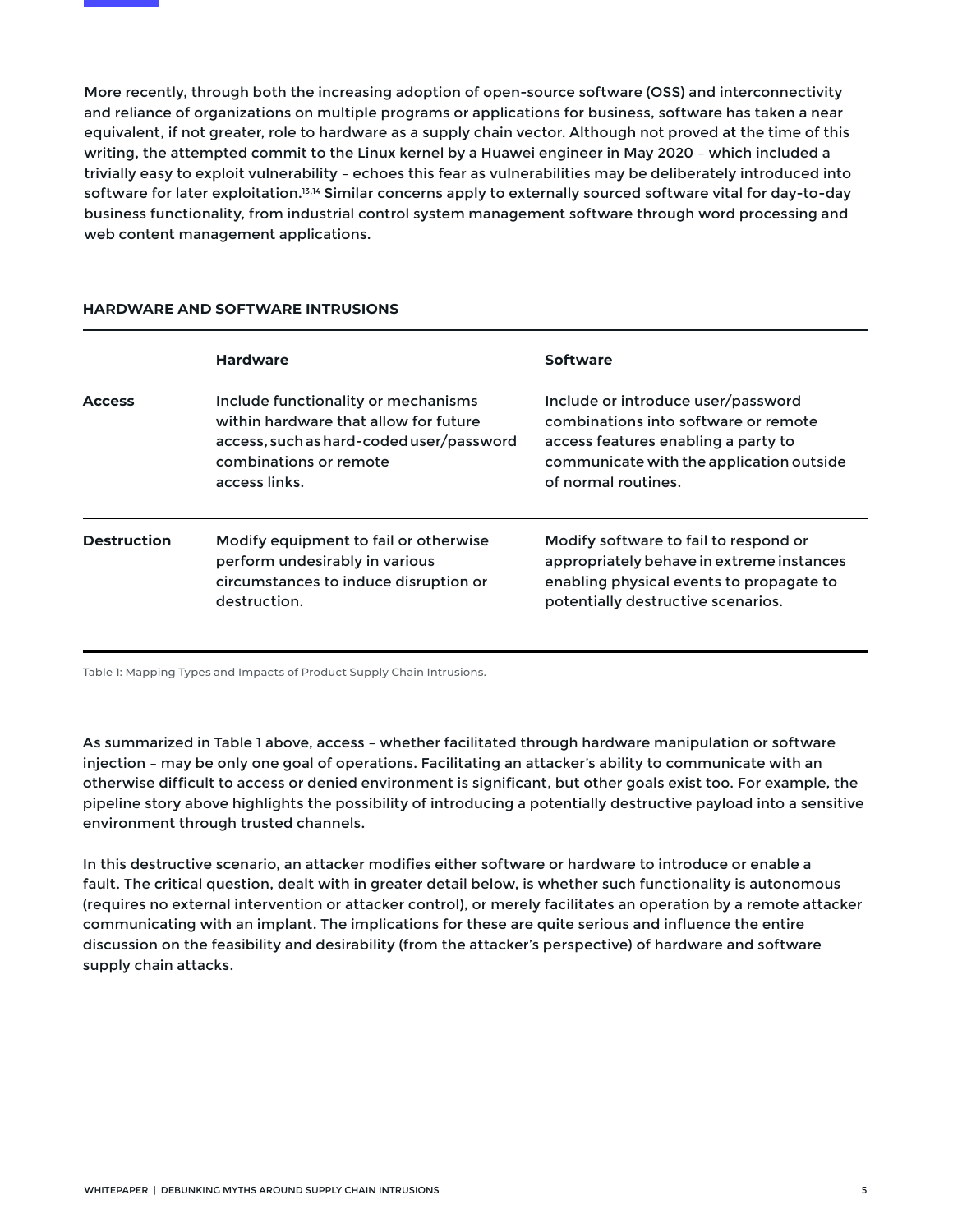### **Trusted Third-Party Intrusions**

Another type of supply chain attack of increasing prominence is the trusted third-party attack. In this scenario, an adversary breaches an intermediary — such as a contractor, service provider, or vendor — as a means to gain access to that intermediary's customers or clients. Where trusted links, especially remote network access, exist between the trusted third party and the ultimate victim, this attack can be a powerful mechanism to breach an otherwise well-secured environment through abuse of legitimate links.

Perhaps the most famous example of trusted third-party access used to facilitate a much larger breach is the Target incident from 2013–2014. In this event, the adversary breached a mechanical contractor with links to refrigeration and HVAC systems inside Target's network. The intruder used this access to pivot to Target's point of sale (PoS) systems to facilitate widespread credit card theft.<sup>15,16</sup> The resulting loss of customer data and subsequent penalties (to say nothing of loss of reputation) cost Target over \$200 million, including legal costs, as of 2017 — all due to an unmonitored, insecure connection with a facilities maintenance contractor.17



Figure 2: Summary Timeline of Trusted Party Supply Chain Intrusions.

However costly, events such as the Target breach have since been dwarfed by intrusions targeting various managed service providers (MSPs). By nature of their operations, MSPs have privileged, near-unfettered access to client networks to perform their duties – often with little or no security monitoring in place from clients into MSP activities. As a result, an MSP breach can facilitate the follow-on compromise of multiple client entities with little or no indication that something is amiss. Such a situation describes Operation Cloud Hopper as well as other activity attributed to the People's Republic of China (PRC)-linked group APT10.18,19,20

Seemingly less serious but financially more impactful, in 2017 (and possibly as early as 2015) phishing campaigns initially targeting IT outsourcing giant Wipro subsequently led to the breach of multiple additional entities from 2017 through 2019.<sup>21,22</sup> More seriously, entities tied to the Russian government targeted multiple contractors to breach several electric utilities in North America and potentially Europe as part of the Palmetto Fusion attacks and linked campaigns from 2017 through 2020.23,24,25 Using initial compromises at contractor organizations, the adversary leveraged this access to produce follow-on access mechanisms, such as phishing campaigns from the compromised organizations, to breach ultimate victims in critical infrastructure.

More recently, the actor responsible for the SUNBURST campaign, also linked to Russian government entities, utilized two forms of supply chain compromise from 2019 through 2020. The first, a very well reported compromise of the software build environment for the SolarWinds Orion network visibility software, <sup>26,27</sup> reflects a software supply chain intrusion such as those discussed in the previous section. In parallel, the entity also utilized compromise of a Microsoft reseller to attempt to breach the security vendor CrowdStrike.28,29 While all available evidence suggests this effort failed, we nonetheless gain insight into an entity attempting multiple supply chain intrusions across both product and services vectors within the same timeframe.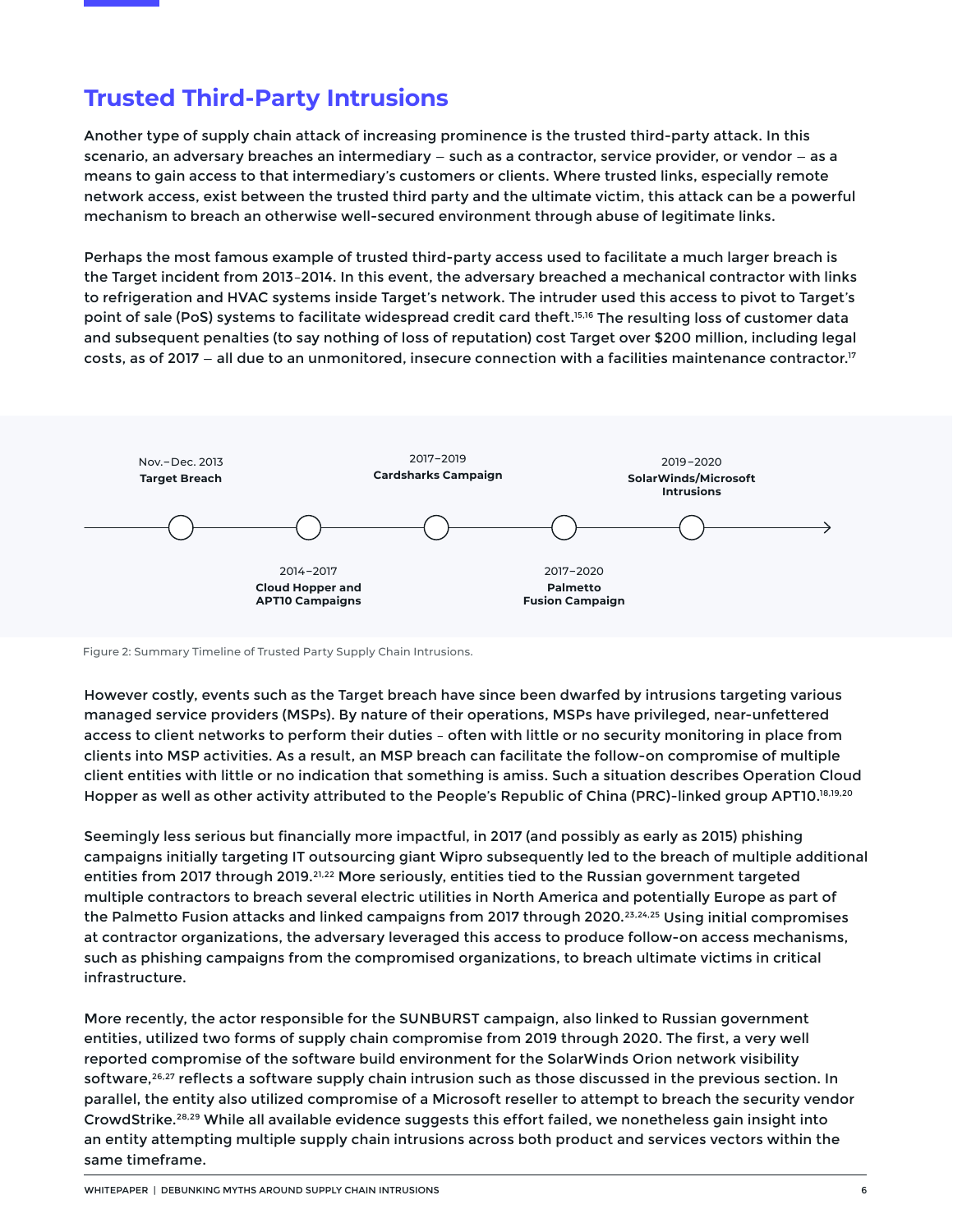Based on the previous sections, there appear to be numerous examples of cyber-focused supply chain intrusions over the past decade. While these are concerning, and have led to some spectacular results such as the previously mentioned Cloud Hopper and SUNBURST campaigns, critical examination of the precise methodology behind supply chain intrusions is insightful to see just how useful and likely such intrusions may be moving forward.

# Executing and Controlling a Supply Chain Intrusion

Supply chain intrusions are not "bolt from the blue" events, but rather represent multiple, interdependent operations culminating in some ultimate activity (espionage, theft, or potentially even attack) for final-stage victims. While this superficially appears to map to concepts such as the Cyber Kill Chain,<sup>30</sup> we must recognize that there are actually two iterations of the kill chain for adversaries conducting a supply chain intrusion: initial compromise of the supply chain vector or entity, and follow-on compromise of the ultimate victims of the effort.

As illustrated in Figure 3 below, an adversary executing a supply chain intrusion has multiple decision points on methodology and targeting, as well as multiple potential failure points. A supply chain intrusion can, if successful, "leapfrog" several other security controls as part of its deployment — but may also be subject to discovery, interdiction, or outright failure if any one of a number of critical dependencies is disturbed. Adopting this view of supply chain events does not diminish the power of and concern generated by such intrusions when successful, but does usefully highlight the difficulties adversaries face in successful execution.



Figure 3: Mapping Supply Chain Intrusion Dependencies.

Before analyzing adversary "pain points" in supply chain intrusions, a review of the complex nature of supply chain intrusion execution is useful for purposes of background.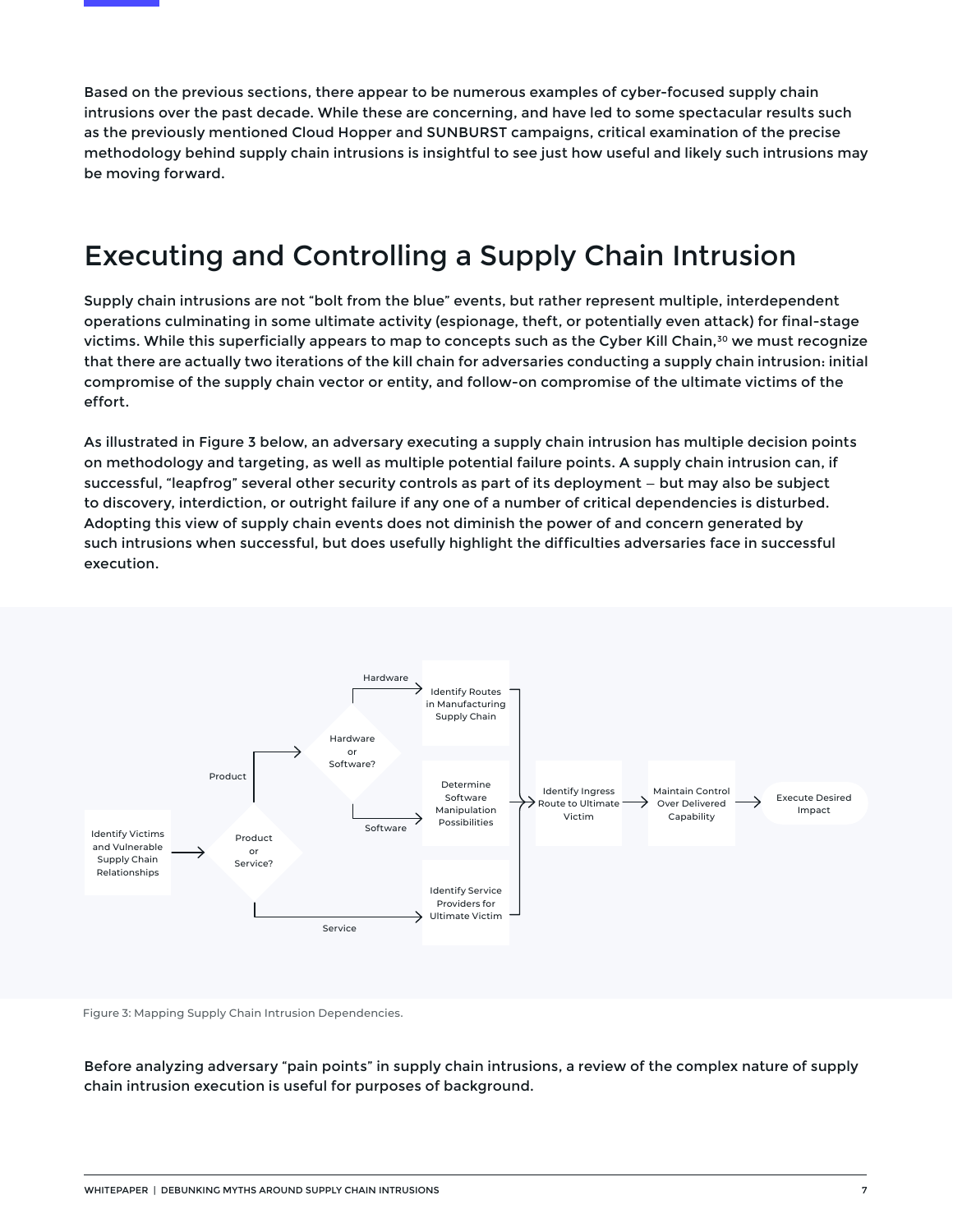### **Intrusion Vector**

First, an adversary must identify and weaponize an intrusion vector – how to get into position for follow-on delivery to or infection of ultimate victims. This phase of operation represents the first of two intrusions, where the adversary compromises the vector organization as a route to final intended victims. An adversary faces various choices at this stage in determining whether to pursue a product- or services-focused route, but selection should be influenced by intended victims. The previous point is non-trivial, as supply chain intrusions are typically not opportunistic (obtain a vector, and then see what followon targets are possible), but rather deliberate (considering desired end goals, determine appropriate routes to achieve them).

The adversary must perform significant target development to ensure the right vectors exist for the intended final targets. In some cases, such as the SUNBURST instance or the Cloud Hopper campaigns, intermediate victims (the supply chain vector) may be so ubiquitous or widely adopted that the majority of desired, intended follow-on victims will be susceptible to the chosen vector. In other cases, greater discretion and research are required, such as the software update compromise activity executed in the original Dragonfly campaign.31 In this example, three relatively small software suppliers focusing on European industrial markets were compromised — a successful intrusion, but one with a far smaller footprint than compromising a widely used product such as SolarWinds Orion.

This last observation is significant and leads to some assumptions and potential difficulties. While not always true, an adversary can likely assume that larger, critical providers of software and services (such as Microsoft, Siemens, or similar) recognize their importance (and the potential embarrassment of being the vector for follow-on compromise). As such these environments should be robustly defended — yet their widespread use and application nonetheless make them tantalizing targets as a supply chain vector. Conversely, smaller, "boutique" suppliers or service providers such as the vendors in the Dragonfly campaign or contractors in the Palmetto Fusion operation likely have significantly weaker security

profiles than larger, more ubiquitous firms – but with the drawback that their customer base is significantly smaller, thus offering reduced scope for weaponization.

The would-be supply chain compromiser thus faces a choice: attempt to breach a high-profile, large customer base entity with potentially greater security or ability to identify and defeat a compromise; or target far smaller entities with weaker defenses but more limited scope for follow-on action. Depending on the goal (e.g., access to very specific entities), a narrow approach may be ideal and appears reflected in activities such as the Palmetto Fusion intrusions. Either way, adversaries must weigh the costs and benefits of these actions, and determine what vectors are relevant and applicable to their ultimate victims, before even initiating operations.

### **Delivering Capabilities to Victims**

Once an adversary identifies a viable "chain," they now must determine how to leverage that vector to deliver capabilities to victims. This seems an obvious point, but capability delivery is also non-trivial depending on the route chosen and complexity of the vector. For example, an attacker may identify a product susceptible to abuse, but modifying the product in question to include malicious functionality or a backdoor requires inserting the desired functionality while not breaking or noticeably altering the underlying product. In some cases, adversaries may circumvent this requirement by targeting how items are packaged rather than their core functionality – a methodology observed in the original Dragonfly campaign, where software updates were repackaged to include malicious functionality as opposed to directly modifying (or even gaining access to) source code to introduce attacker capabilities.

Significant risk also resides in where the capability is delivered and how to limit exposure or spread. For example, looking at the ShadowHammer incident, where an entity compromised software updates for electronics manufacturer ASUS to deliver a backdoor, the capability was spread quite widely (potentially a half-million victims), but through MAC address filtering, only a few hundred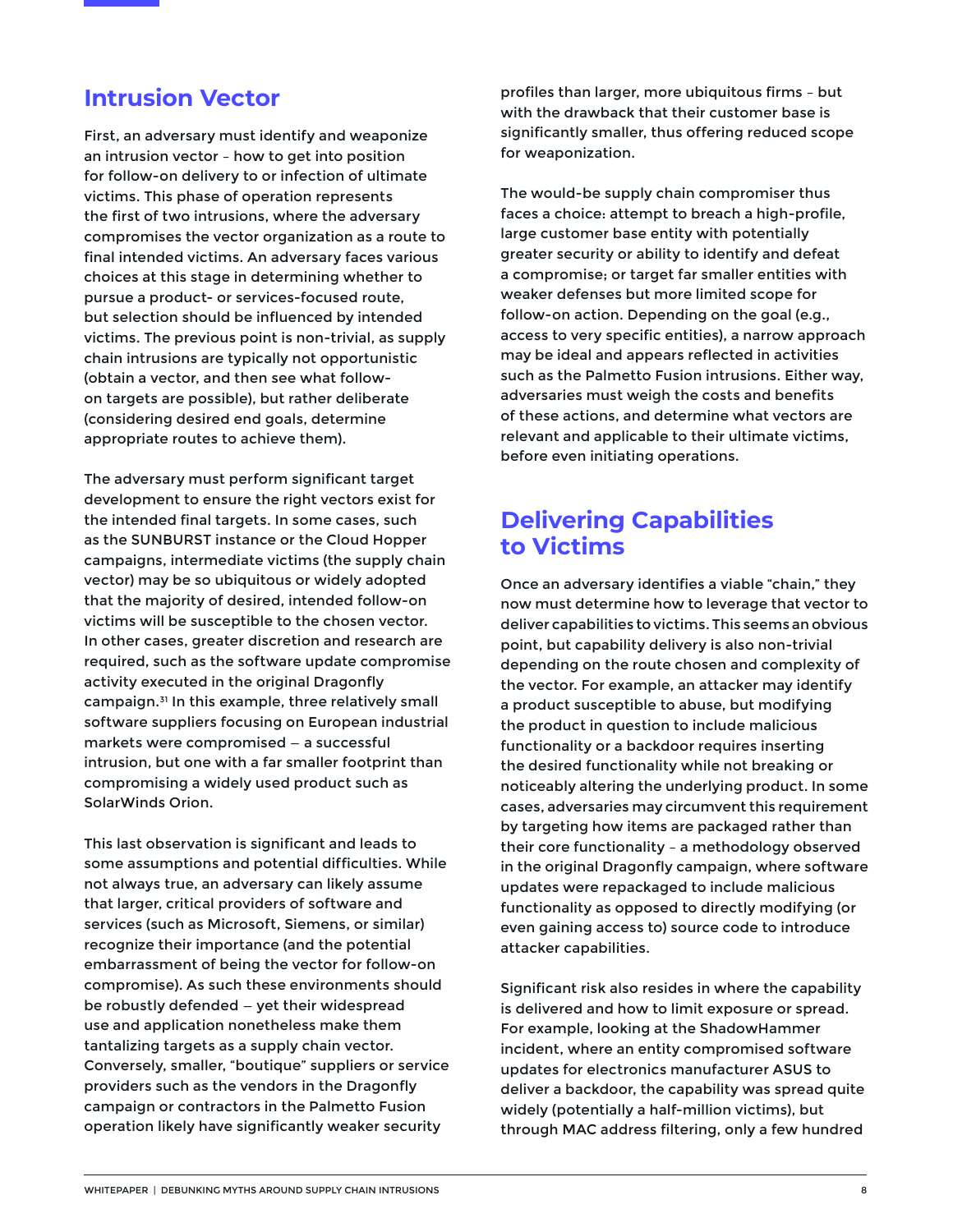were actively, meaningfully targeted.<sup>32,33</sup> The SUNBURST campaign using the SolarWinds Orion intrusion vector also showed victim "filtering" through initial C2 checks, meaning initial spread that was subsequently narrowed through limiting logic.<sup>34</sup> In both cases, while capabilities were widely distributed, adversary "controls" prevented "overspread" that could lead to detection.

When capabilities are distributed less carefully, as seen in the NotPetya event, where a compromise of MeDoc accounting software in Ukraine rapidly expanded into a global destructive event,<sup>35</sup> impacts and artifacts may spread beyond adversary control resulting in earlier capability detection or unintended consequences. Adversaries thus face a decision of seeking very focused, narrow targeting that may miss potential, desired victims, or widespread campaigns that are relatively indiscriminate in operation with the intendent risk of discovery or collateral damage, explored further below.

### **Capability Execution and Control**

Finally, once a capability is in place, adversaries must consider how to execute or control that capability to deliver the desired effect. In the case of backdoors or other access mechanisms designed to facilitate further intrusions, the adversary must possess some means of communicating with the implant, or the implant must be able to beacon to the adversary. Either case results in network traffic and related activity that can be identified by defenders or operators. Looking again at the SUNBURST example, capability deployment required several stages of follow-on C2 activity before providing the NOBELIUM actor with sustained access to victim environments.<sup>36,37</sup> While the mechanism used to deploy the capabilities referenced may be very difficult-to-detect, subsequent C2 activity remains exposed to network security monitoring and analysis with the possibility of disclosing the breach.

If an adversary requires an extreme degree of stealth and direct, controlled access is not an issue, a sufficiently well-resourced threat actor can develop and deploy autonomous capabilities. In this case, adversaries establish and encode logic, purpose, and capability into a tool pre-deployment so that once within the desired victim environment, the tool can perform its task without further instruction. While there are many commentaries about "AI-powered malware" or similar speculative thinking, actual examples of such capabilities in the wild are vanishingly small. Such items include simplistic wormable malware types such as still-persistent Conficker infections or Sality.<sup>38,39</sup> For sophisticated, truly targeted capabilities, no real examples exist outside of Stuxnet's autonomous attack logic,<sup>40</sup> a capability now over ten years old but with no real public rivals.

Absent highly complex (and very expensive) autonomous operational logic as seen in Stuxnet, the possibilities for intruders are reduced in scope to either being fairly indiscriminate operations (seen in wormable ransomware operations such as WannaCry and NotPetya) or serving as tools for follow-on interactive access with inherent risks of detection. Resources, desire (or need) for stealth, and latent capabilities can all enforce limitations on precisely how an adversary can satisfy the concerns related to capability execution and control following a successful supply chain intrusion.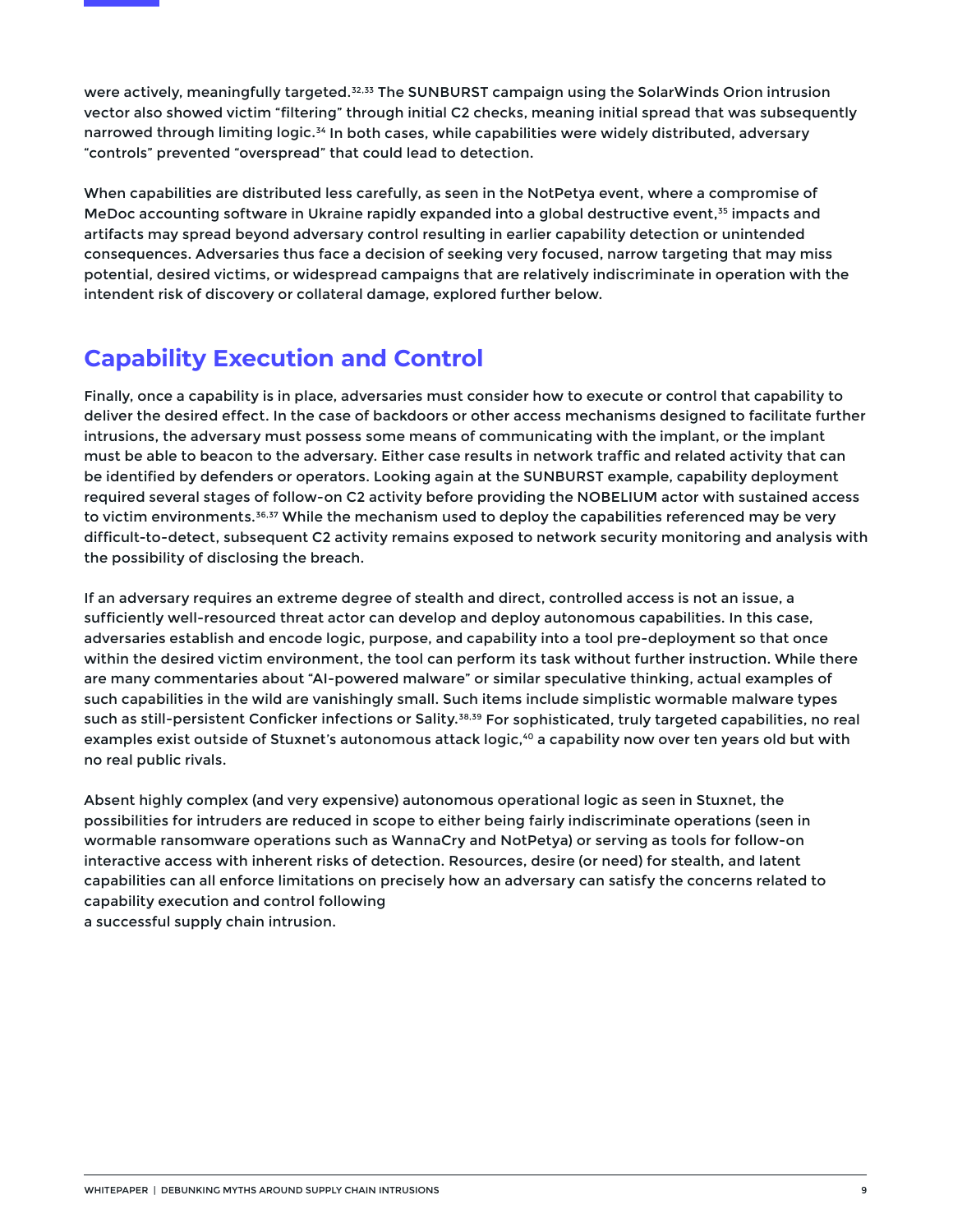### Difficulties and Challenges

Based on the above, supply chain attacks are exposed as something less than "silver bullets" allowing for rapid and stealthy compromise of numerous victims, and instead revealed as the result of a lengthy, potentially arduous process of multiple intrusions and anguished decision-making. The last point is most important to emphasize, because in seeking a supply chain compromise and its attendant benefits in circumventing security controls and potentially visibility, adversaries are faced with several constraining choices.

Illustrated in Figure 4 below, adversaries must balance targeting specificity with capability control. While these continuums of adversary operational choices are not explicit tradeoffs, as seen by capabilities such as Stuxnet that can combine high degrees of autonomous capability with extremely limited distribution, adversaries must nonetheless determine what balance of possibilities are appropriate for their desired operation – or possess the resources, patience, and capabilities required to defeat any potential trade-offs.



Figure 4: Supply Chain Intrusion Adversary Choices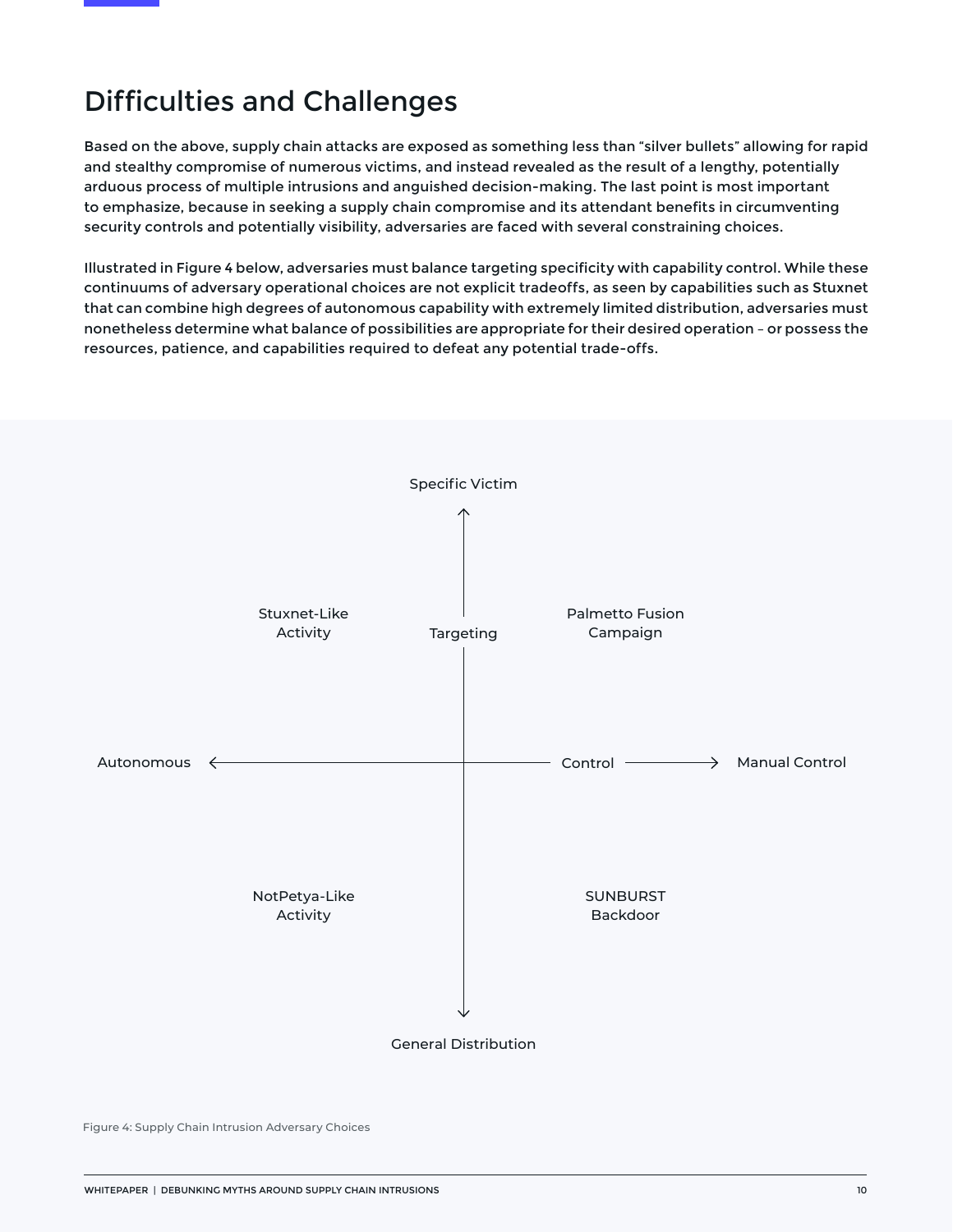### **Issues Concerning Targeting and Specificity**

Targeting concerns represent a fundamental aspect of supply chain intrusions, and adversaries must work to ensure subsequent capabilities meet their desired end state — or are willing to accept "collateral damage" when such intrusions spin out of control. To illustrate the risks of overspread, NotPetya provides an especially useful example. The general narrative surrounding the incident focuses on its widespread, global disruptive impact.41 Yet as discussed previously, the event itself started from far narrower beginnings: as a supply chain intrusion focused on accounting software very specific to Ukraine.<sup>35,42</sup>

More detailed overviews of the NotPetya incident by Andy Greenberg and Thomas Rid show the event beginning as a primarily Ukrainian affair.<sup>43,44</sup> Executed on 27 June 2017, the day before Ukrainian Constitution Day, NotPetya obliterated numerous aspects of Ukrainian digital life due to the ubiquity of MeDoc's software in commercial organizations. As such, this intrusion appeared to map neatly onto a series of other disruptive cyber incidents impacting Ukrainian institutions: the 2015 and 2016 electric power events, various rounds of disruptive phishing activities, and attempted interference in Ukrainian elections. But whereas these incidents remained localized to Ukraine, NotPetya quickly ripped across the global internet, impacting entities far beyond the likely area of focus for the Russian authorities tasked with its deployment.45,46,47

NotPetya therefore appears to have spread dramatically beyond its likely intended area of focus, including significant impacts in Western Europe and North America. NotPetya thus represents an especially risky maneuver by its sponsors given the costly, destructive effects in the United States and elsewhere — entities that represent a far greater threat for retaliation and response than Ukraine. Ultimately, NotPetya's attribution to Russia by U.S., U.K., and other authorities led to sanctions $48 -$  seemingly minor, but still costly and contributing to the increasing economic isolation of Russia.

Based on these impacts, it appears that NotPetya's controllers either did not anticipate the original

MeDoc-related capability would result in meaningful extension beyond Ukraine or theorized that any potential costs would be acceptable. While we cannot determine the specific calculus behind Russian national command authorities in NotPetya's deployment, we can arrive at a clear conclusion with respect to such events: they result in at minimum risk of retaliation and at worst realized cost (even if "merely" economic in nature). This extended example thus shows the dangers of a capability  $-$  in this case, one able to act autonomously — deployed widely or indiscriminately.

Replacing the MeDoc vector in NotPetya, an obscure company limited to operations in Ukraine but with unexpectedly significant links, with a more widely deployed software or service thus leads to sobering thoughts. Looking at items such as previously discussed SUNBURST and ShadowHammer events, possibilities for widespread distribution in supply chain events are numerous – yet we also see a significant degree of restraint exercised by perpetrators. In just these examples, among others, adversaries introduced "checks" or other controls to prevent "overspread." The rationale for such action could be operational security to avoid detection, or may align with a desire to avoid the NotPetya situation where a deployed intrusion (and especially follow-on capability) mutates out of control.

At the same time, introducing such barriers limits propagation, which may subsequently inhibit the action and ultimate success of a given intrusion. Placing checks and controls for supply chainfocused spread could achieve greater stealth (or at least reduce the likelihood of discovery given reduced exposure), but at the cost of a more limited number of follow-on victims. Adversaries therefore face a choice aligning with a continuum that, on one end, shows indiscriminate spread (such as NotPetya) while on the other, propagation is more circumscribed and limited.

### **Concerns on Attack Command and Control**

Another consideration for adversaries is that simply deploying a capability or similar may be inherently meaningless unless that actor can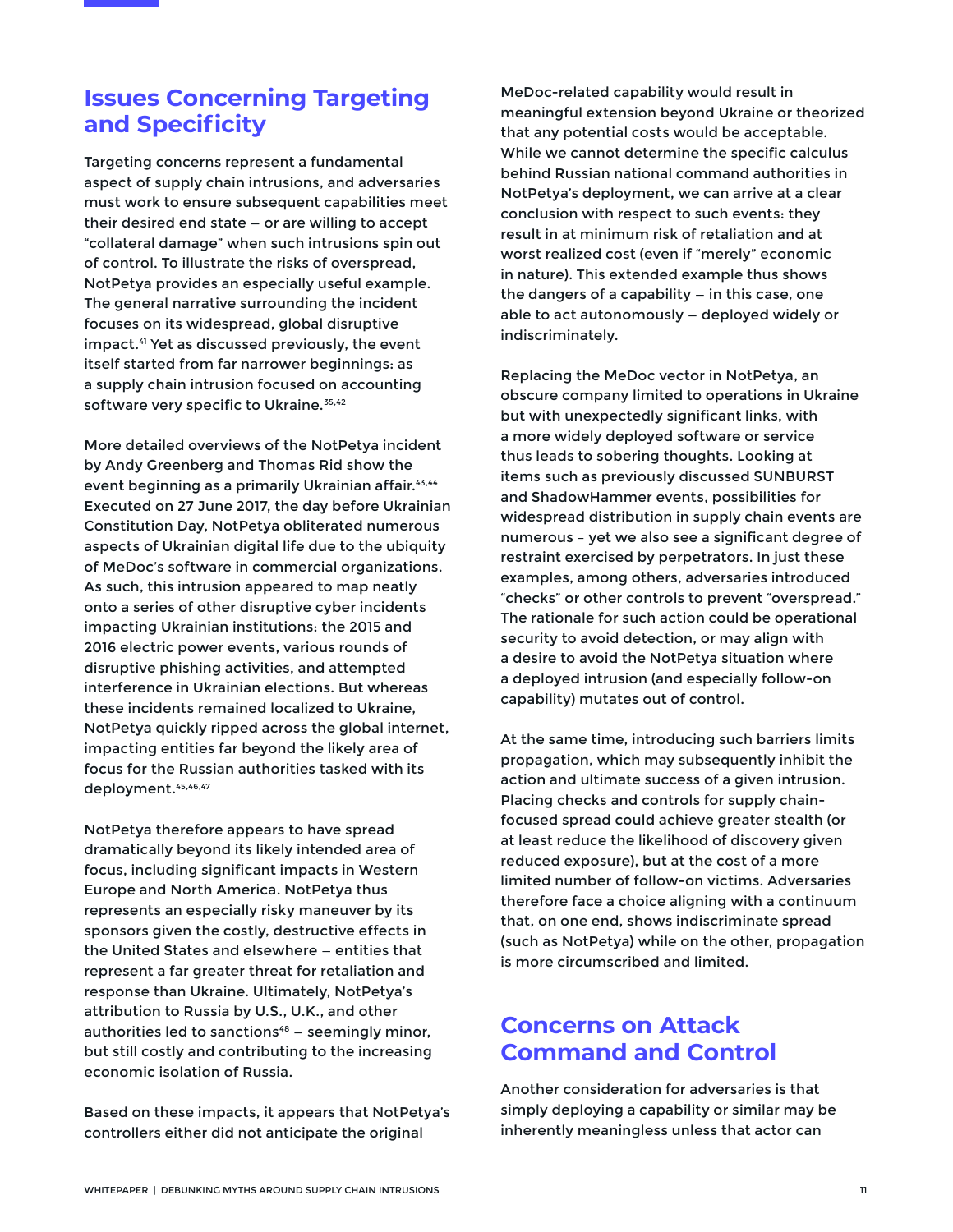leverage that capability to do something. In this case, a supply chain intrusion is a means to an end, rather than an end in itself, in that it facilitates follow-on access that happens to circumvent various controls and potential monitoring points. While capability delivery may take place via a difficult-to-detect mechanism, subsequent control of that capability requires the same types of communication links and activity seen in less exciting malware samples.

As discussed previously, fully autonomous capabilities are relatively rare, representing something simplistic like a Sality, an item unconstrained such as NotPetya, or a truly well-crafted and designed software such as Stuxnet. Irrespective of relative sophistication, such items are related by a common capability set allowing them to perform their task – whether desired or otherwise – absent any sort of positive operator control. As such, these capabilities can be very powerful and effective in worming their way through networks without waiting for an operator's command or instruction. But such effectiveness comes at the cost of control. Looking at the NotPetya example, as well as the later, more virulent examples of Stuxnet which resulted in the malware being caught, "overspread" and acting well outside intended boundaries are significant risks, bringing on the possibility of unintended consequences.

Conversely, more direct control over a deployed capability requires communication. In this case, the adversary may succeed in evading many layers of security controls and defender visibility, but with the subsequent cost that utilizing the deployed capability will require interaction. Such interaction will require traffic and communication flowing through and then outside the victim network, thus presenting opportunities for detection. Thus, a desire to keep capabilities firmly in line with desired functionality and intention raises the possibility of detection as a result of such interactive control and management.

Adversaries again face a choice: attempt to create an autonomous or independent capability that, once deployed, can no longer be effectively controlled, or ensure continued control and interaction with a deployed capability through active communication. Both contain risks and benefits that an adversary must consider and ultimately balance in deploying a capability. Autonomous capabilities can produce unintended consequences or, if not well-designed, outright fail in their objective, while supply chain intrusions requiring command and control (C2) eliminate significant degrees of stealth and demand a mechanism to enable communication.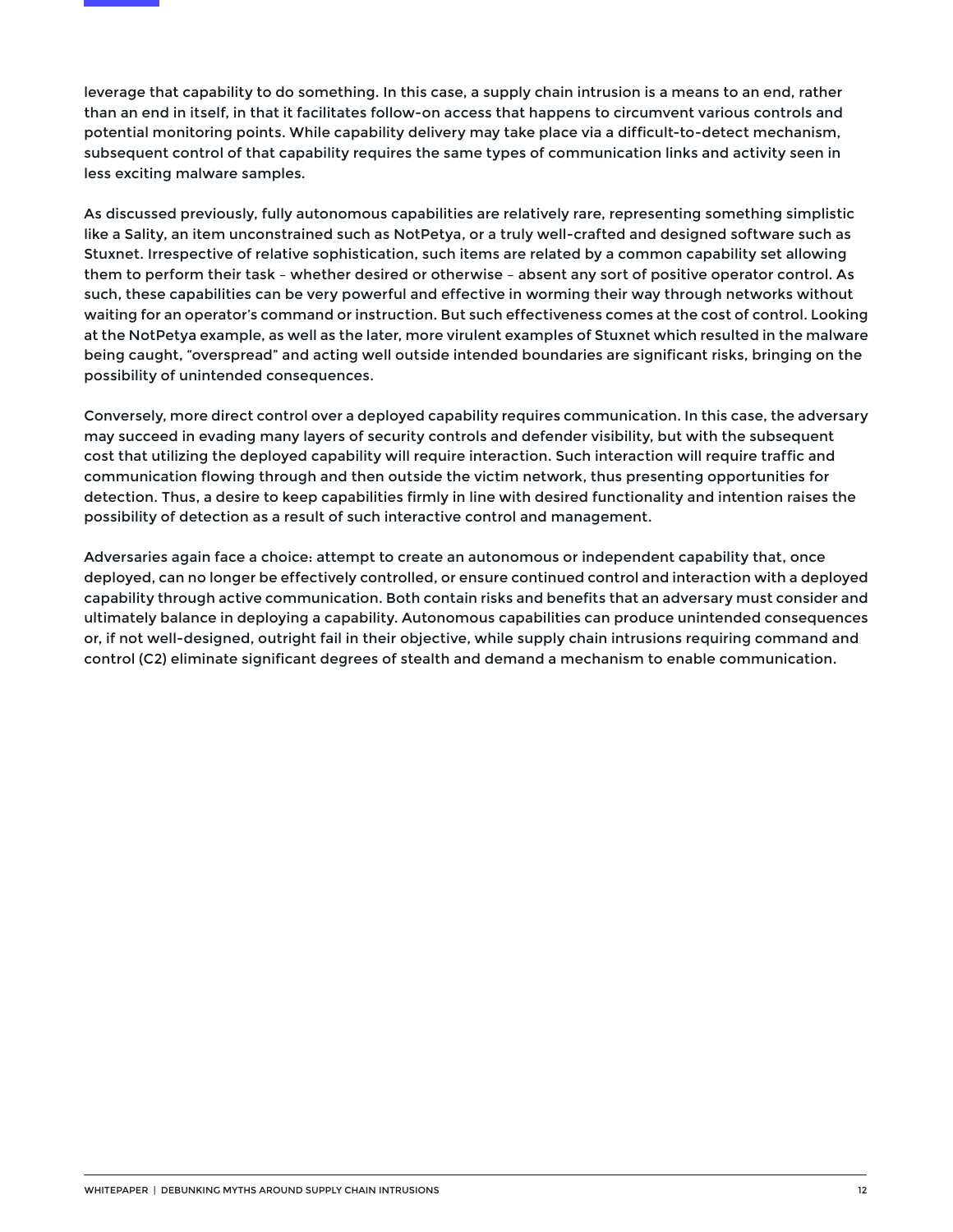### Defender Advantages

The previous section highlights several items that adversaries must contend with to successfully execute a supply chain intrusion. Aside from being matters of inconvenience for would-be adversaries, such items also present defenders with multiple touchpoints for identifying and even mitigating adversary actions. While the possibilities for supply chain intrusion defense are numerous, a few particularly valuable items will be considered in the following sections.

### **Exploiting Communication and Control**

As described previously, deployed supply chain capabilities typically require a degree of adversary control to be effective. While autonomous options exist, these are either very narrowly tailored (and developed at significant expense) or open to loss of adversary control, leading to unintended impacts and consequences. For entities unable or unwilling to invest in a Stuxnet-like capability who also wish to avoid events spiraling out of control like a NotPetya, active command and control is not just desirable but necessary.

From this adversary requirement, defenders now have an opportunity. If an implant or modification requires adversary interaction, defenders can see or even potentially prevent such communication from taking place. Since truly "air-gapped" networks are exceedingly rare,<sup>49</sup> network security monitoring (NSM) and traffic inspection become relevant items for detecting C2 behaviors. Outside of simple indicator monitoring, NSM and intrusion detection technologies enable defenders to spot unusual traffic patterns, destinations, or communicating pairs. Leveraging this knowledge, a beaconing implant added via supply chain compromise can reveal itself, while active C2 over implants may also be flagged.

For example, the SUNBURST campaign appears at first glance to be highly complex with degrees of control in deployment to minimize potential exposure through overspread.<sup>50</sup> Yet following these checks, the modified SolarWinds Orion application performs a two-stage command and control

sequence, moving from DNS to follow-on HTTP C2 behaviors. NSM tradecraft becomes operational at this stage, with several opportunities to identify activity for further investigation:

- 1. The initial, lengthy DNS query with encoded information for the first C2 domain
- 2. Follow-on CNAME response to the query with the second-stage C2 infrastructure information
- 3. Subsequent HTTP communication to the second-stage C2 infrastructure

While not easy, a well-architected, wellunderstood network enables a defender to differentiate suspicious from normal traffic, especially if such communications can be traced back to the initiating device. Having a critical service, such as a SolarWinds Orion server, initiating communication with one or several unknown, outside hosts should be an indicator that something is amiss. Such defensive measures can be taken even further by profiling known necessary external communications for vital or valuable services and their hosting machines.<sup>51</sup>

Anytime a tool, implant, or other capability deployed via a supply chain intrusion attempts to communicate, defenders must adopt the mindset that such operations represent an opportunity. While adversaries may develop and deploy a variety of mechanisms to obfuscate or otherwise hide their activity to evade detection, given the sensitivity of some systems (such as high-value IT assets or industrial systems), any unusual communication should face scrutiny by defenders or system operators. By focusing on the likely (if not certain) dependency that adversaries will need to C2 over a deployed capability, defenders can identify a potential intrusion for further analysis.

### **Architecture, Visibility, and Monitoring**

Building off the previous section on network communication dependencies for adversaries, defenders and network owners retain significant "first mover" advantage in that they own, manage, and (ideally) can design the landscape on which intruders must operate. While seemingly obvious, such control and ownership represent an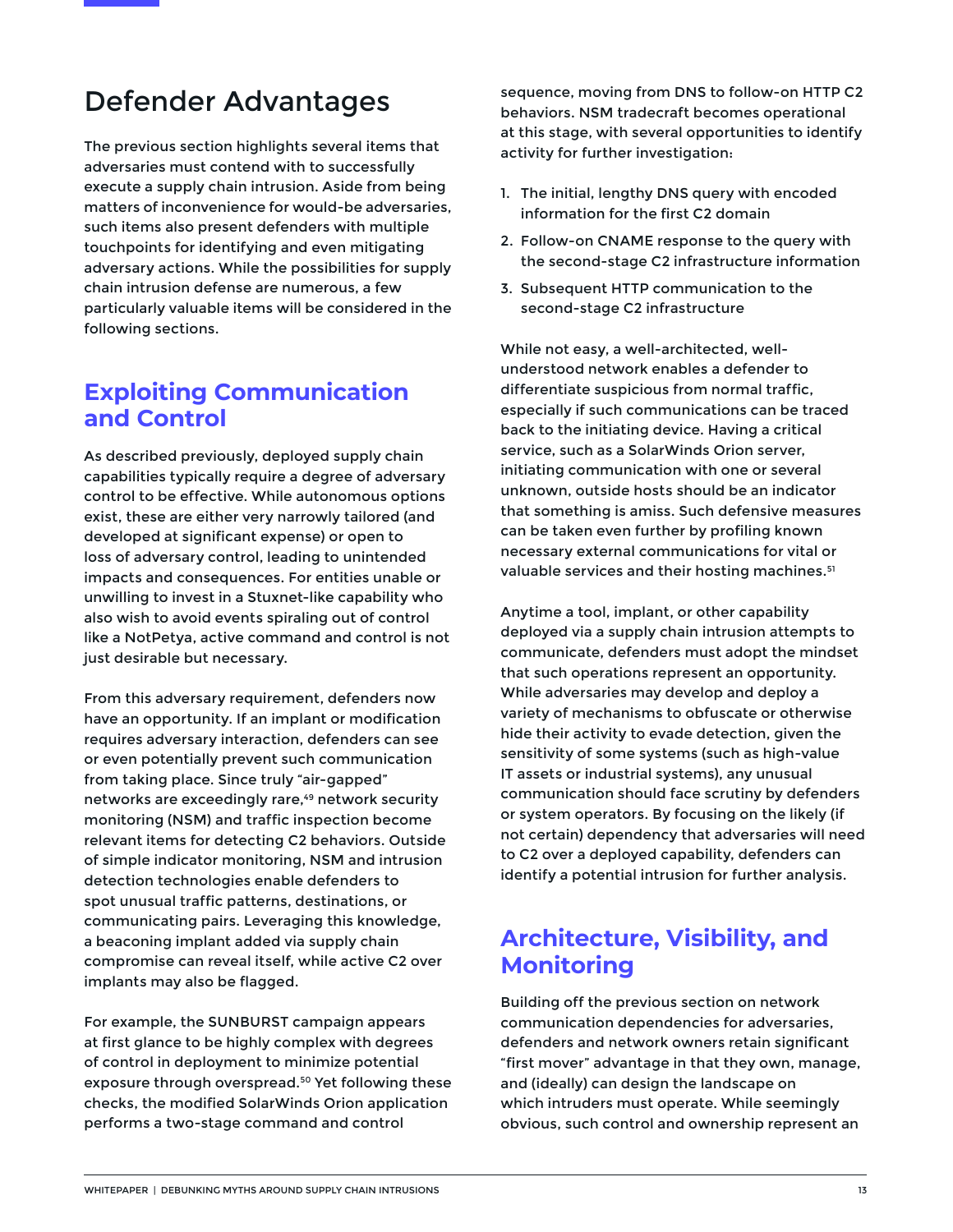incredible opportunity that can amplify defender advantages with respect to adversary dependencies such as command and control.

One mechanism for applying the above emerges through implementing Zero Trust security architecture.<sup>52</sup> While commonly abused as a marketing buzzword, an understanding of prerequisites to achieve Zero Trust network posture can enable robust defense for many circumstances, including supply chain intrusions. The core principles of Zero Trust security architecture, shown in Figure 5, are persistent verification, enforcement of least-privileged access, and a posture of "assume breach" within the network. Applied and achieved, network owners implementing a Zero Trust approach are well placed to at minimum severely disadvantage an adversary pursuing a supply chain intrusion.



Figure 5: Zero Trust Core Principles.

One of the core mechanisms to achieve and maintain Zero Trust principles is rigorous network segmentation through physical and virtual mechanisms. System owners can reduce direct connectivity between devices and establish authentication or rigorous trust boundaries between segments. Adversary lateral movement then becomes significantly more difficult even if the initial breach takes place via a supply chain mechanism circumventing other controls. Thorough segmentation becomes especially valuable when paired with monitoring and visibility. System owners and network defenders gain insight into internal network traffic flows between discrete zones as opposed to just internal-external communications. Combined with a robust approach to C2 traffic monitoring described in the previous section, defenders gain layered visibility into adversary operations throughout multiple phases of operations.

In the case of a supply chain intrusion, an adversary may be able to deliver a capability deep within the network by compromising a vendor – but once in the intended victim's network, opportunities for subsequent "breakout" or taking active control of that capability can be severely limited or quickly discovered. In the case of equipment, initial communications may be limited through security and segmentation controls to the network segment on which the given system operates. While difficult to implement in many enterprise IT environments, such an action is not impossible and may be quite relevant and accessible for more sensitive networks such as industrial control system environments.

For vendors and contractors requiring remote access, architecture and policy can limit this access to a dedicated contractor pathway. Applicable design principles include "jump boxes" for enforcing monitoring and limiting communication beyond required assets, dedicated network and access pathways, and temporary credentials for internal systems. If successfully deployed, an adversary that compromises a contractor or vendor gains very little in follow-on capability and access when trying to extend a breach into ultimate victim environments.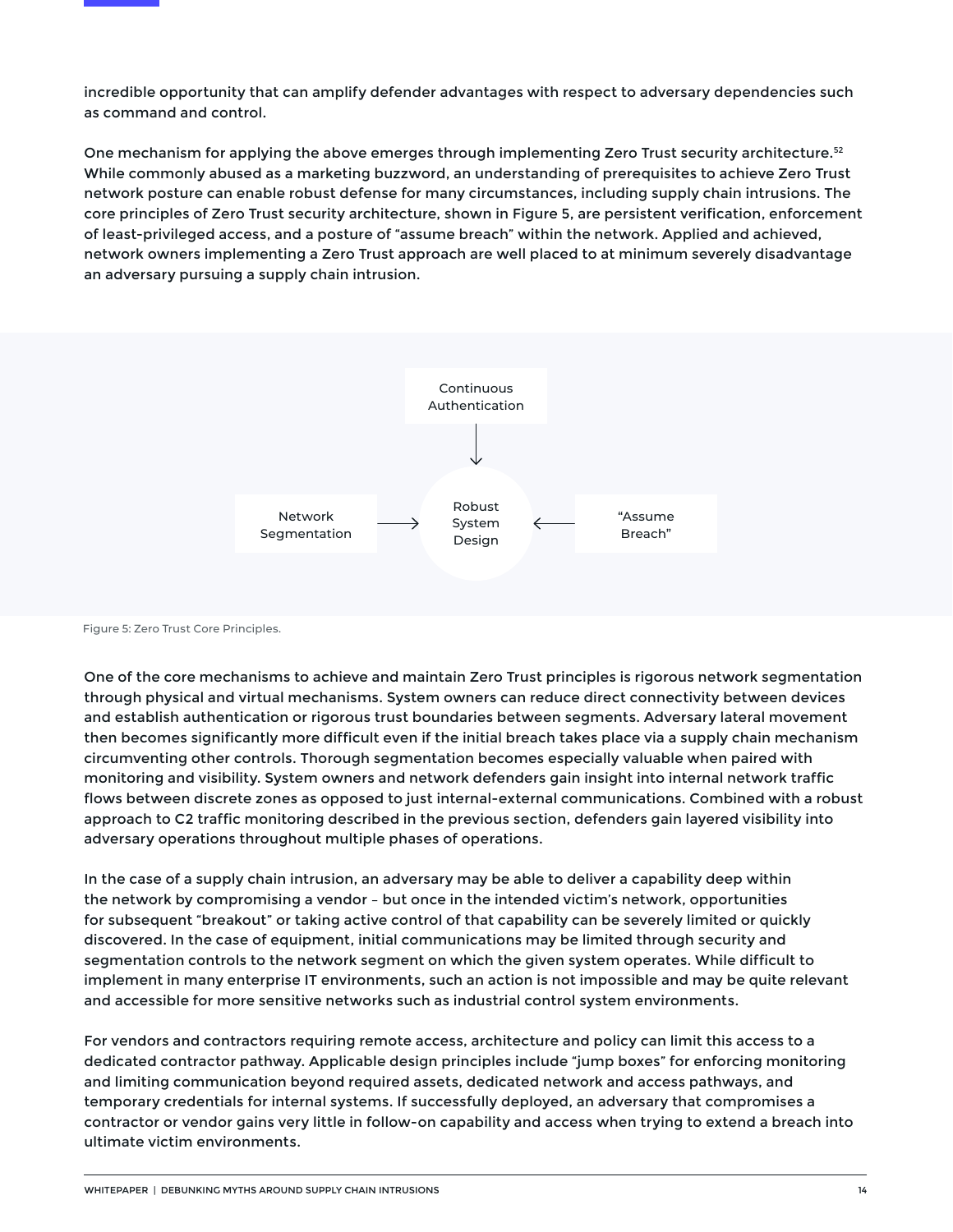### **Resilience, Response, and Defense in Depth**

While this paper has consistently argued that supply chain intrusions are difficult, this argument cannot and should not be distorted to imply they are impossible. Defenders should therefore anticipate supply chain intrusions as a very real, if likely rare, risk to their networks that can, under the right circumstances, evade many defensive controls. In these situations, network defense ceases to be a preventative discipline and transforms into an exercise in limiting adversary impact while minimizing impacts to the organization.

When other controls fail, the first necessary step within the overall incident response process is root cause analysis. Defenders must be in a position to ask and answer questions concerning the origin and nature of an incident to adequately understand its scope. In the case of supply chain intrusions, identifying odd behavior in otherwise isolated or sensitive areas of the network should stand out as immediately interesting and spark the immediate question of how an adversary reached the asset. When standard intrusion pathways appear absent or simply do not align with available evidence, then defenders can proceed to investigating potential supply chain or other non-standard ingress routes to explain available evidence and observations.

As part of root cause analysis, defenders must also have or know where to source the capabilities necessary to answer questions that emerge during the investigation. In the case of supply chain intrusions, analysis and forensics may be difficult given specific systems and software involved. For example, diagnosing the backdoor present in the SolarWinds Orion software (injected at compilation time) is an incredibly difficult item to identify for a typical security team. In such cases, after an investigation reveals the Orion server as the root cause of intrusion by mapping communication and access links within the network, defenders must be able to identify parties for follow-on analysis or to answer questions. Relevant parties include the actual vendor and vendor resources, or third-party entities with specialized forensic and investigative capabilities. Alternatively, organizations must invest in their security people to ensure they

have the skills and tools necessary to answer questions related to compromised or modified software or hardware – a non-trivial ask, but a needed capability given adversary interest in such operations.

Finally, network owners must ensure systems are resilient in the face of cyber intrusions generally, including potential supply chain vectors. When intrusions are successful and adversaries can achieve desired impacts, system owners can still mitigate worst-case scenarios through sound design and planning. Examples of resilience include:

- **+** Maintain a repository of known-good configurations for critical assets and appliances, including the ability to perform change analysis to identify modifications if necessary, to allow for quick restoration or reimaging
- **+** Identify critical system dependencies in advance and formulate recovery and restoration plans to rapidly return to known-good operational status
- **+** In industrial and cyber-physical settings, ensure process and engineering controls are in place and tested to mitigate potential system modifications made in associated information systems

Ultimately the goal for organizations is to maintain known-good, known-safe operations and to continue whatever the organization's primary function may be. Information systems are just one part of this overall operational picture, but at times a critical component. In the case of supply chain attacks, which if successful can be difficult to first diagnose and then repair or remediate, organizations need to plan for scenarios where fundamental aspects of the network suddenly become untrusted. Leveraging not just cyber incident response plans but also incorporating these scenarios into business continuity and disaster recovery planning can ensure continuation of organizational mission even in the face of very complex intrusion scenarios.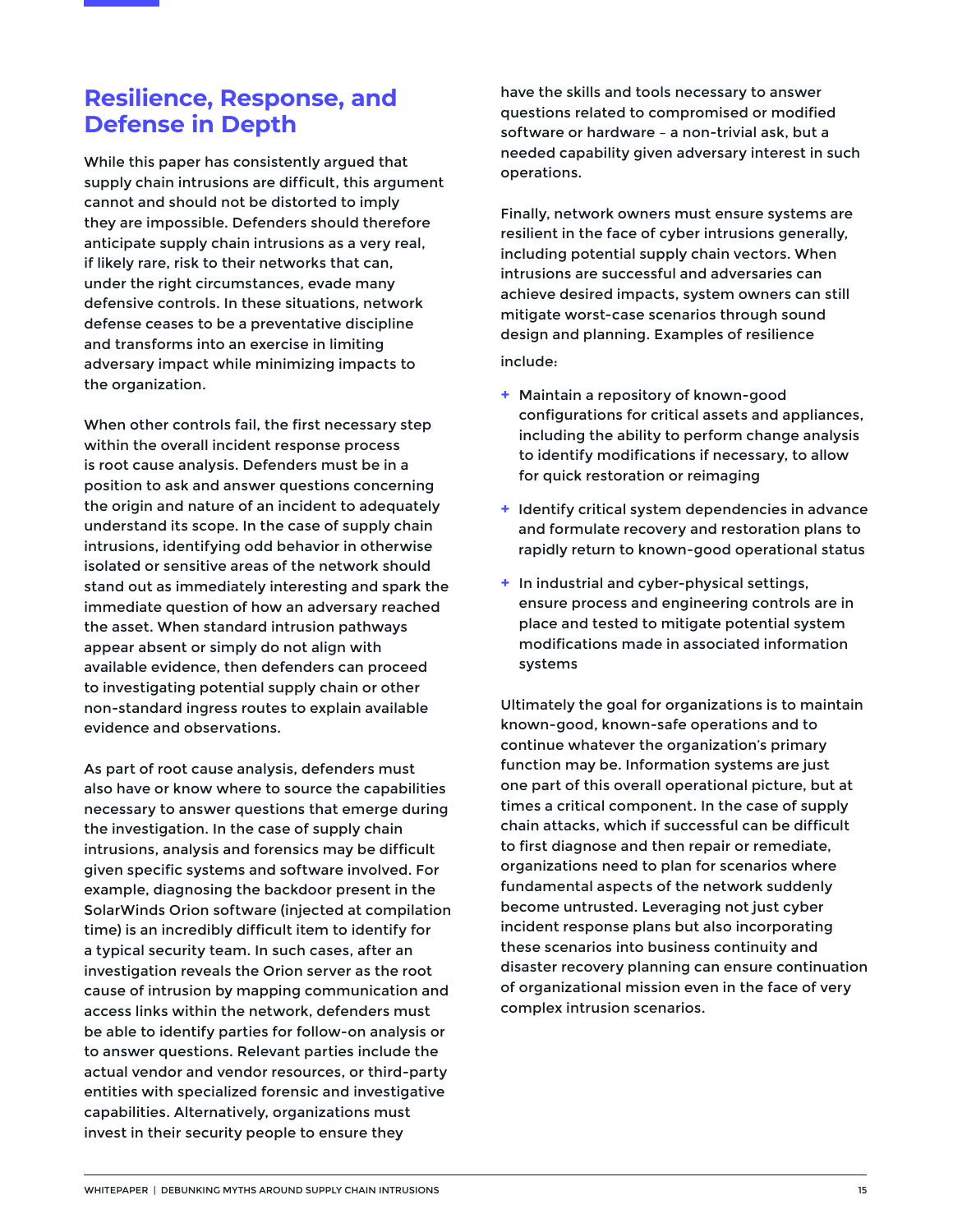### Conclusion

Supply chain intrusions are very real and an object of concern for network owners, operators, and defenders. However, stakeholders must recognize the nature and implicit difficulties within supply chain intrusions, both to properly assess the risk of such events and to understand the numerous defensive options available to defeat or mitigate these incidents.

When media, researchers, analysts, and others hype supply chain intrusions as extremely stealthy, near impossible-to-detect events, the defensive community loses sight of just how hard a successful supply chain intrusion is to execute. By understanding the prerequisites to success, we can not only demystify such events but realize that defenders, in many respects, hold the overall advantage in these engagements.

Embracing defender advantages, we can begin implementing security controls to make intruder lives even more difficult. While supply chain intrusion vectors are too valuable for adversaries to ever give up on such operations completely, defenders can work to make such items immensely costly or highly unlikely to succeed. In this way, we can eliminate the assumption of supply chain attacks as somehow inherently impossible to defend against, and move on to the next pressing security concern.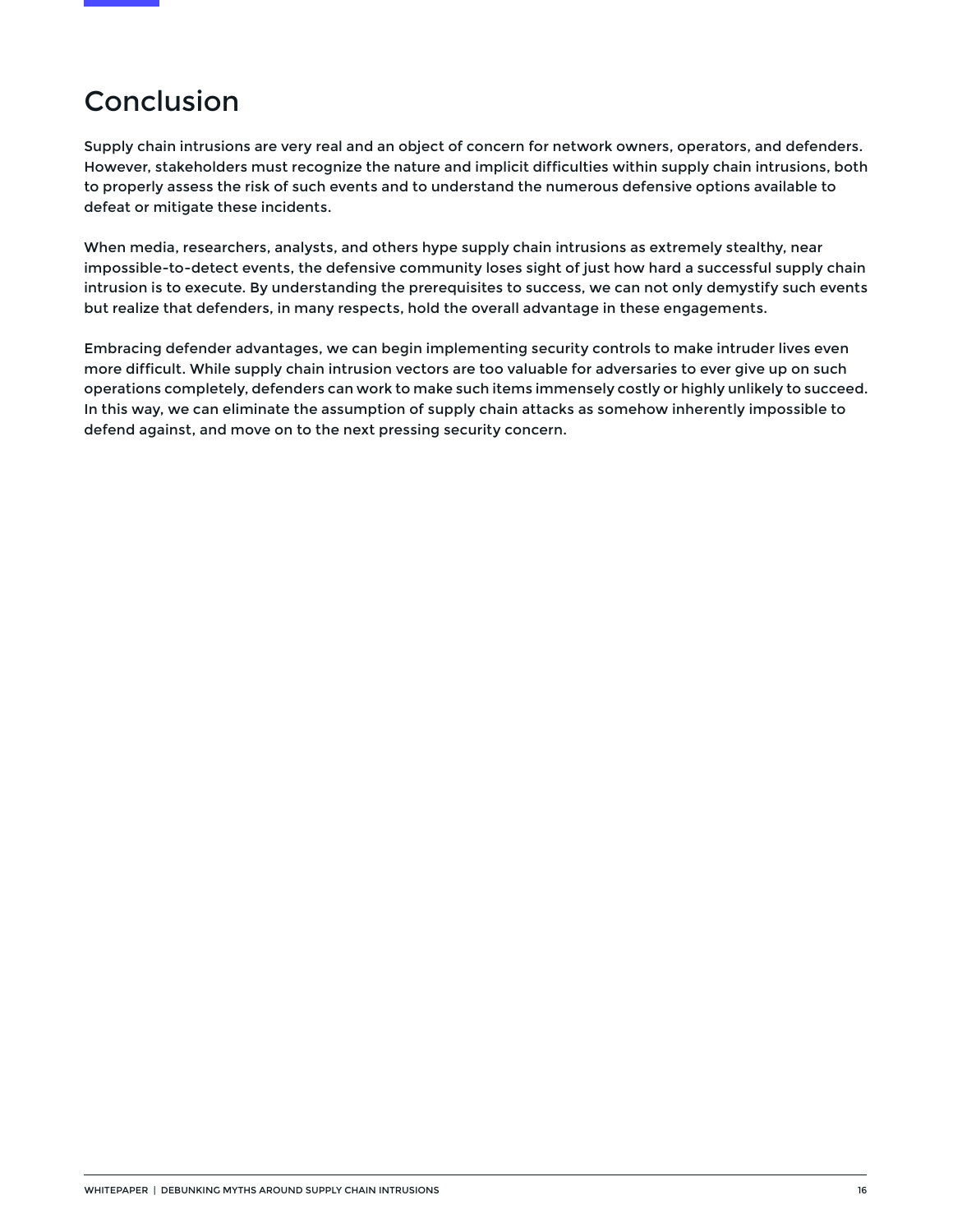### Works Cited

- <sup>1</sup>J. Robertson and M. Riley, "The Big Hack: How China Used a Tiny Chip to Infiltrate U.S. Companies," Bloomberg, 4 October 2018. [Online]. Available: [https://www.bloomberg.com/news/features/2018-10-04/the-big-hack-how-china-used-a-tiny-chip-to-infiltrate-america](https://www.bloomberg.com/news/features/2018-10-04/the-big-hack-how-china-used-a-tiny-chip-to-infiltrate-america-s-top-companies)[s-top-companies](https://www.bloomberg.com/news/features/2018-10-04/the-big-hack-how-china-used-a-tiny-chip-to-infiltrate-america-s-top-companies). [Accessed 21 September 2021].
- <sup>2</sup> J. Weiss, "Emergency Executive Order 13920 Response to a Real Nation-State Cyberattack Against the US Grid," ControlGlobal, 4 May 2020. [Online]. Available: [https://www.controlglobal.com/blogs/unfettered/emergency-executive-order-13920-response-to-a-real](https://www.controlglobal.com/blogs/unfettered/emergency-executive-order-13920-response-to-a-real-nation-state-cyberattack-against-the-us-grid/)[nation-state-cyberattack-against-the-us-grid/](https://www.controlglobal.com/blogs/unfettered/emergency-executive-order-13920-response-to-a-real-nation-state-cyberattack-against-the-us-grid/). [Accessed 21 September 2021].
- <sup>3</sup> U.S. Department of Homeland Security, "National Strategy for Global Supply Chain Security," 23 January 2012. [Online]. Available: <https://www.dhs.gov/national-strategy-global-supply-chain-security>. [Accessed 21 September 2021].
- <sup>4</sup>The National Counterintelligence and Security Center, "Supply Chain Risk Management," Office of the Director of National Intelligence, [Online]. Available: <https://www.dni.gov/index.php/ncsc-what-we-do/ncsc-supply-chain-threats>. [Accessed 21 September 2021].
- 5 European Union, "Regulation (EU) 2019/881 of the European Parliament and of the Council of 17 April 2019 on ENISA," 17 April 2019. [Online]. Available: <https://eur-lex.europa.eu/eli/reg/2019/881/oj>. [Accessed 21 September 2021].
- <sup>6</sup> Security Magazine, "UL Announces Supply Chain Cybersecurity Solution," 20 May 2020. [Online]. Available: [https://www.](https://www.securitymagazine.com/articles/92423-ul-announces-supply-chain-cybersecurity-solution) [securitymagazine.com/articles/92423-ul-announces-supply-chain-cybersecurity-solution](https://www.securitymagazine.com/articles/92423-ul-announces-supply-chain-cybersecurity-solution). [Accessed 22 September 2021].
- <sup>7</sup> UL, "Supplier Cyber Trust Level," [Online]. Available: <https://ims.ul.com/supplier-cyber-trust-level>. [Accessed 22 September 2021].
- 8 U.S. Office of the President, "Executive Order on Securing the United States Bulk-Power System," 1 May 2020. [Online]. Available: <https://trumpwhitehouse.archives.gov/presidential-actions/executive-order-securing-united-states-bulk-power-system/>. [Accessed 22 September 2021].
- 9 W. Kenton, "Supply Chain," Investopedia, 29 August 2021. [Online]. Available: <https://www.investopedia.com/terms/s/supplychain.asp>. [Accessed 22 September 2021].
- 10 A. Russell, "CIA plot led to huge blast in Siberian gas pipeline," The Telegraph, 28 February 2004. [Online]. Available: [https://www.](https://www.telegraph.co.uk/news/worldnews/northamerica/usa/1455559/CIA-plot-led-to-huge-blast-in-Siberian-gas-pipeline.html) [telegraph.co.uk/news/worldnews/northamerica/usa/1455559/CIA-plot-led-to-huge-blast-in-Siberian-gas-pipeline.html](https://www.telegraph.co.uk/news/worldnews/northamerica/usa/1455559/CIA-plot-led-to-huge-blast-in-Siberian-gas-pipeline.html). [Accessed 22 September 2021].
- <sup>11</sup> Wired Staff, "Soviets Burned by CIA Hackers?," Wired, 26 March 2004. [Online]. Available: [https://www.wired.com/2004/03/soviets](https://www.wired.com/2004/03/soviets-burned-by-cia-hackers/)[burned-by-cia-hackers/](https://www.wired.com/2004/03/soviets-burned-by-cia-hackers/). [Accessed 22 September 2021].
- <sup>12</sup> T. Rid, "Think Again: Cyberwar," Foreign Policy, 27 February 2012. [Online]. Available: [https://foreignpolicy.com/2012/02/27/think-again](https://foreignpolicy.com/2012/02/27/think-again-cyberwar/)[cyberwar/](https://foreignpolicy.com/2012/02/27/think-again-cyberwar/). [Accessed 22 September 2021].
- <sup>13</sup> R. Jennings, "Best of 2020: Was This Huawei's Failed Attempt at a Linux Backdoor?," Security Boulevard, 30 December 2020. [Online]. Available:<https://securityboulevard.com/2020/12/was-this-huaweis-failed-attempt-at-a-linux-backdoor/>. [Accessed 22 September 2021].
- 14 C. Cimpanu, "Huawei denies involvement in buggy Linux kernel patch proposal," ZDNet, 12 May 2020. [Online]. Available: [https://www.](https://www.zdnet.com/article/huawei-denies-involvement-in-buggy-linux-kernel-patch-proposal/) [zdnet.com/article/huawei-denies-involvement-in-buggy-linux-kernel-patch-proposal/](https://www.zdnet.com/article/huawei-denies-involvement-in-buggy-linux-kernel-patch-proposal/). [Accessed 22 September 2021].
- <sup>15</sup> B. Krebs, "Target Hackers Broke in Via HVAC Company," KrebsOnSecurity, 5 February 2014. [Online]. Available: [https://krebsonsecurity.](https://krebsonsecurity.com/2014/02/target-hackers-broke-in-via-hvac-company) [com/2014/02/target-hackers-broke-in-via-hvac-company](https://krebsonsecurity.com/2014/02/target-hackers-broke-in-via-hvac-company). [Accessed 22 September 2021].
- <sup>16</sup> M. Kassner, "Anatomy of the Target data breach: Missed opportunities and lessons learned," ZDNet, 2 February 2015. [Online]. Available: <https://www.zdnet.com/article/anatomy-of-the-target-data-breach-missed-opportunities-and-lessons-learned/>. [Accessed 22 September 2021].
- <sup>17</sup> Reuters Staff, "Target in \$18.5 mln multi-state settlement over data breach," Reuters, 23 May 2017. [Online]. Available: [https://www.](https://www.reuters.com/article/target-cyber-settlement-idUSL4N1IP4SR) [reuters.com/article/target-cyber-settlement-idUSL4N1IP4SR](https://www.reuters.com/article/target-cyber-settlement-idUSL4N1IP4SR). [Accessed 22 September 2021].
- 18 PWC, "Operation Cloud Hopper," April 2017. [Online]. Available: [https://www.pwc.co.uk/cyber-security/pdf/cloud-hopper-report](https://www.pwc.co.uk/cyber-security/pdf/cloud-hopper-report-final-v4.pdf)[final-v4.pdf.](https://www.pwc.co.uk/cyber-security/pdf/cloud-hopper-report-final-v4.pdf) [Accessed 22 September 2021].
- <sup>19</sup> Stilgherrian, "At least nine global MSPs hit in APT10 attacks: ACSC," ZDNet, 20 December 2018. [Online]. Available: [https://www.zdnet.](https://www.zdnet.com/article/at-least-nine-global-msps-hit-in-apt10-attacks-acsc/) [com/article/at-least-nine-global-msps-hit-in-apt10-attacks-acsc/](https://www.zdnet.com/article/at-least-nine-global-msps-hit-in-apt10-attacks-acsc/). [Accessed 22 September 2021].
- <sup>20</sup> B. Barrett, "How China's Elite Hackers Stole the World's Most Valuable Secrets," Wired, 20 December 2018. [Online]. Available: [https://](https://www.wired.com/story/doj-indictment-chinese-hackers-apt10/) [www.wired.com/story/doj-indictment-chinese-hackers-apt10/](https://www.wired.com/story/doj-indictment-chinese-hackers-apt10/). [Accessed 21 September 2021].
- <sup>21</sup> Y. Klijnsma and S. Ginty, "Gift Cardsharks: The Massive Threat Campaigns Circling Beneath the Surface," RiskIQ, June 2019. [Online]. Available:<https://cdn.riskiq.com/wp-content/uploads/2019/06/Gift-Cardsharks-Intelligence-Report-2019-RiskIQ.pdf>. [Accessed 21 September 2021].
- <sup>22</sup> J. Reaves, J. Platt and A. Nixon, "Wipro Threat Actors Active Since 2015," Flashpoint, 1 May 2019. [Online]. Available: [https://www.](https://www.flashpoint-intel.com/blog/wipro-threat-actors-active-since-2015/) [flashpoint-intel.com/blog/wipro-threat-actors-active-since-2015/.](https://www.flashpoint-intel.com/blog/wipro-threat-actors-active-since-2015/) [Accessed 21 September 2021].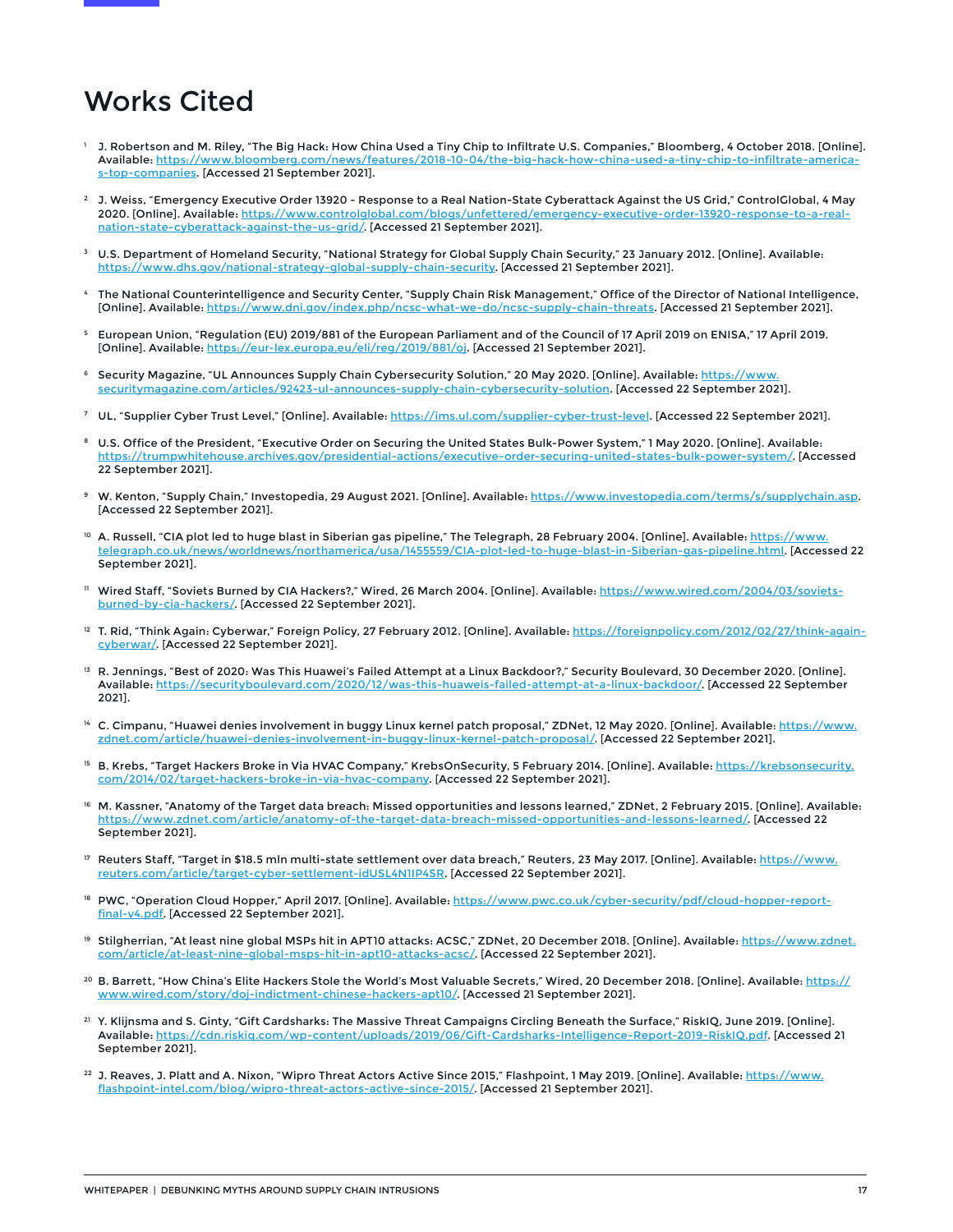- 23 US Cybersecurity & Infrastructure Security Agency, "Alert (TA17-293A) Advanced Persistent Threat Activity Targeting Energy and Other Critical Infrastructure Sectors," US Department of Homeland Security, 15 March 2018. [Online]. Available: [https://us-cert.cisa.gov/ncas/](https://us-cert.cisa.gov/ncas/alerts/TA17-293A) [alerts/TA17-293A](https://us-cert.cisa.gov/ncas/alerts/TA17-293A). [Accessed 21 September 2021].
- <sup>24</sup> E. Nakashima, "U.S. officials say Russian goverenment hackers have penetrated energy and nuclear company business networks," The Washington Post, 8 July 2017. [Online]. Available: [https://www.washingtonpost.com/world/national-security/us-officials-say-russian](https://www.washingtonpost.com/world/national-security/us-officials-say-russian-government-hackers-have-penetrated-energy-and-nuclear-company-business-networks/2017/07/08/bbfde9a2-638b-11e7-8adc-fea80e32bf47_story.html)[government-hackers-have-penetrated-energy-and-nuclear-company-business-networks/2017/07/08/bbfde9a2-638b-11e7-8adc](https://www.washingtonpost.com/world/national-security/us-officials-say-russian-government-hackers-have-penetrated-energy-and-nuclear-company-business-networks/2017/07/08/bbfde9a2-638b-11e7-8adc-fea80e32bf47_story.html)[fea80e32bf47\\_story.html](https://www.washingtonpost.com/world/national-security/us-officials-say-russian-government-hackers-have-penetrated-energy-and-nuclear-company-business-networks/2017/07/08/bbfde9a2-638b-11e7-8adc-fea80e32bf47_story.html). [Accessed 22 September 2021].
- <sup>25</sup> R. Smith and R. Barry, "America's Electric Grid Has a Vulnerable Back Door and Russia Walked Through It," The Wall Street Journal, 10 January 2019. [Online]. Available: [https://www.wsj.com/articles/americas-electric-grid-has-a-vulnerable-back-doorand-russia](https://www.wsj.com/articles/americas-electric-grid-has-a-vulnerable-back-doorand-russia-walked-through-it-11547137112)[walked-through-it-11547137112](https://www.wsj.com/articles/americas-electric-grid-has-a-vulnerable-back-doorand-russia-walked-through-it-11547137112). [Accessed 22 September 2021].
- 26 US Cybersecurity & Infrastructure Security Agency, "Alert (AA20-352A) Advanced Persistent Threat Compromise of Government Agencies, Critical Infrastructure, and Private Sector Organizations," US Department of Homeland Security, 15 April 2021. [Online]. Available:<https://us-cert.cisa.gov/ncas/alerts/aa20-352a>. [Accessed 22 September 2021].
- <sup>27</sup> FireEye, "Highly Evasive Attacker Leverages SolarWinds Supply Chain to Compromise Multiple Global Victims With SUNBURST Backdoor," FireEye, 13 December 2020. [Online]. Available: [https://www.fireeye.com/blog/threat-research/2020/12/evasive-attacker](https://www.fireeye.com/blog/threat-research/2020/12/evasive-attacker-leverages-solarwinds-supply-chain-compromises-with-sunburst-backdoor.html)[leverages-solarwinds-supply-chain-compromises-with-sunburst-backdoor.html](https://www.fireeye.com/blog/threat-research/2020/12/evasive-attacker-leverages-solarwinds-supply-chain-compromises-with-sunburst-backdoor.html). [Accessed 22 September 2021].
- 28 M. Sentonas, "CrowdStrike Launches Free Tool to Identify and Help Mitigate Risks in Azure Active Directory," CrowdStrike, 23 December 2020. [Online]. Available: [https://www.crowdstrike.com/blog/crowdstrike-launches-free-tool-to-identify-and-help-mitigate-risks-in](https://www.crowdstrike.com/blog/crowdstrike-launches-free-tool-to-identify-and-help-mitigate-risks-in-azure-active-directory/)[azure-active-directory/](https://www.crowdstrike.com/blog/crowdstrike-launches-free-tool-to-identify-and-help-mitigate-risks-in-azure-active-directory/). [Accessed 22 September 2021].
- <sup>29</sup> S. Vavra, "Microsoft alerts CrowdStrike of hackers' attempted break-in," CyberScoop, 24 December 2020. [Online]. Available: [https://](https://www.cyberscoop.com/crowdstrike-solarwinds-targeted-microsoft/) [www.cyberscoop.com/crowdstrike-solarwinds-targeted-microsoft/](https://www.cyberscoop.com/crowdstrike-solarwinds-targeted-microsoft/). [Accessed 22 September 2021].
- 30 E. M. Hutchins, M. J. Cloppert and R. M. Amin, "Intelligence-Driven Computer Network Defense Informed by Analysis of Adversary Campaigns and Intrusion Kill Chains," [Online]. Available: [https://www.lockheedmartin.com/content/dam/lockheed-martin/rms/](https://www.lockheedmartin.com/content/dam/lockheed-martin/rms/documents/cyber/LM-White-Paper-Intel-Driven-Defense.pdf) [documents/cyber/LM-White-Paper-Intel-Driven-Defense.pdf](https://www.lockheedmartin.com/content/dam/lockheed-martin/rms/documents/cyber/LM-White-Paper-Intel-Driven-Defense.pdf). [Accessed 22 September 2021].
- 31 J. Slowik, "The baffling Berserk Bear: a decade's activity targeting critical infrastructure," 7 October 2021. [Online]. Available: [https://](https://vblocalhost.com/presentations/the-baffling-berserk-bear-a-decades-activity-targeting-critica) [vblocalhost.com/presentations/the-baffling-berserk-bear-a-decades-activity-targeting-critical-infrastructure/](https://vblocalhost.com/presentations/the-baffling-berserk-bear-a-decades-activity-targeting-critica). [Accessed 8 October 2021].
- 32 GREAT, "Operation ShadowHammer," Kaspersky, 25 March 2019. [Online]. Available: [https://securelist.com/operation](https://securelist.com/operation-shadowhammer/89992/)[shadowhammer/89992/](https://securelist.com/operation-shadowhammer/89992/). [Accessed 22 September 2021].
- 33 K. Zetter, "Hackers Hijacked ASUS Software Updates to Install Backdoors on Thousands of Computers," Motherboard, 25 March 2019. [Online]. Available: [https://www.vice.com/en/article/pan9wn/hackers-hijacked-asus-software-updates-to-install-backdoors-on](https://www.vice.com/en/article/pan9wn/hackers-hijacked-asus-software-updates-to-install-backdoors-on-thousands-of-computers)[thousands-of-computers](https://www.vice.com/en/article/pan9wn/hackers-hijacked-asus-software-updates-to-install-backdoors-on-thousands-of-computers). [Accessed 22 September 2021].
- 34 E. Hjelmvik, "Finding Targeted SUNBURST Victims with pDNS," Netresec, 4 January 2021. [Online]. Available: [https://www.netresec.](https://www.netresec.com/?page=Blog&month=2021-01&post=Finding-Targeted-SUNBURST-Victims-with-pDNS) [com/?page=Blog&month=2021-01&post=Finding-Targeted-SUNBURST-Victims-with-pDNS](https://www.netresec.com/?page=Blog&month=2021-01&post=Finding-Targeted-SUNBURST-Victims-with-pDNS). [Accessed 22 September 2021].
- 35 A. Cherepanov, "Analysis of TeleBots' Cunning Backdoor," ESET, 4 July 2017. [Online]. Available: [https://www.welivesecurity.](https://www.welivesecurity.com/2017/07/04/analysis-of-telebots-cunning-backdoor/) [com/2017/07/04/analysis-of-telebots-cunning-backdoor/](https://www.welivesecurity.com/2017/07/04/analysis-of-telebots-cunning-backdoor/). [Accessed 21 September 2021].
- 36 R. Nafisi, A. Lelli, MSTIC and Microsoft 365 Defender Threat Intelligence Team, "GoldMax, GoldFinder, and Sibot: Analyzing NOBELIUM's layered persistence," Microsoft, 4 March 2021. [Online]. Available: [https://www.microsoft.com/security/blog/2021/03/04/goldmax](https://www.microsoft.com/security/blog/2021/03/04/goldmax-goldfinder-sibot-analyzing-nobelium-malwa)[goldfinder-sibot-analyzing-nobelium-malware/.](https://www.microsoft.com/security/blog/2021/03/04/goldmax-goldfinder-sibot-analyzing-nobelium-malwa) [Accessed 22 September 2021].
- 37 L. Smith, J. Leathery and B. Read, "New SUNSHUTTLE Second-Stage Backdoor Uncovered Targeting U.S.-Based Entity; Possible Connection to UNC245," FireEye, 4 March 2021. [Online]. Available: [https://www.fireeye.com/blog/threat-research/2021/03/sunshuttle](https://www.fireeye.com/blog/threat-research/2021/03/sunshuttle-second-stage-backdoor-targeting-us-based-entity.html)[second-stage-backdoor-targeting-us-based-entity.html](https://www.fireeye.com/blog/threat-research/2021/03/sunshuttle-second-stage-backdoor-targeting-us-based-entity.html). [Accessed 22 September 2021].
- 38 P. Howell O'Neill, "Conficker worm still spreading despite being nearly 10 years old," CyberScoop, 8 December 2017. [Online]. Available: [https://www.cyberscoop.com/conficker-trend-micro-2017/.](https://www.cyberscoop.com/conficker-trend-micro-2017/) [Accessed 22 September 2021].
- 39 N. Falliere, "Sality: Story of a Peer-to-Peer Viral Network," July 2011. [Online]. Available: [https://vx-underground.org/archive/Symantec/](https://vx-underground.org/archive/Symantec/sality-story-of-peer-to-peer-11-en.pdf) [sality-story-of-peer-to-peer-11-en.pdf](https://vx-underground.org/archive/Symantec/sality-story-of-peer-to-peer-11-en.pdf). [Accessed 22 September 2021].
- <sup>40</sup> N. Falliere, L. O Murchu and E. Chien, "W32.Stuxnet Dossier," November 2010. [Online]. Available: [https://www.wired.com/images\\_](https://www.wired.com/images_blogs/threatlevel/2010/11/w32_stuxnet_dossier.pdf) [blogs/threatlevel/2010/11/w32\\_stuxnet\\_dossier.pdf](https://www.wired.com/images_blogs/threatlevel/2010/11/w32_stuxnet_dossier.pdf). [Accessed 22 September 2021].
- 41 A. Greenberg, "The Untold Story of NotPetya, the Most Devastating Cyberattack in History," Wired, 22 August 2018. [Online]. Available: <https://www.wired.com/story/notpetya-cyberattack-ukraine-russia-code-crashed-the-world/>. [Accessed 22 September 2021].
- <sup>42</sup> D. Maynor, A. Nikolic, M. Olney and Y. Younan, "The MeDoc Connection," Cisco Talos, 5 July 2017. [Online]. Available: [https://blog.](https://blog.talosintelligence.com/2017/07/the-medoc-connection.html) [talosintelligence.com/2017/07/the-medoc-connection.html](https://blog.talosintelligence.com/2017/07/the-medoc-connection.html). [Accessed 22 September 2021].
- 43 A. Greenberg, Sandworm: A New Era of Cyberwar and the Hunt for the Kremlin's Most Dangerous Hackers, New York: Penguin Random House LLC, 2019.
- 44 T. Rid, Active Measures: The Secret History of Disinformation and Political Warfare, New York: Farrar, Straus, and Giroux, 2020.